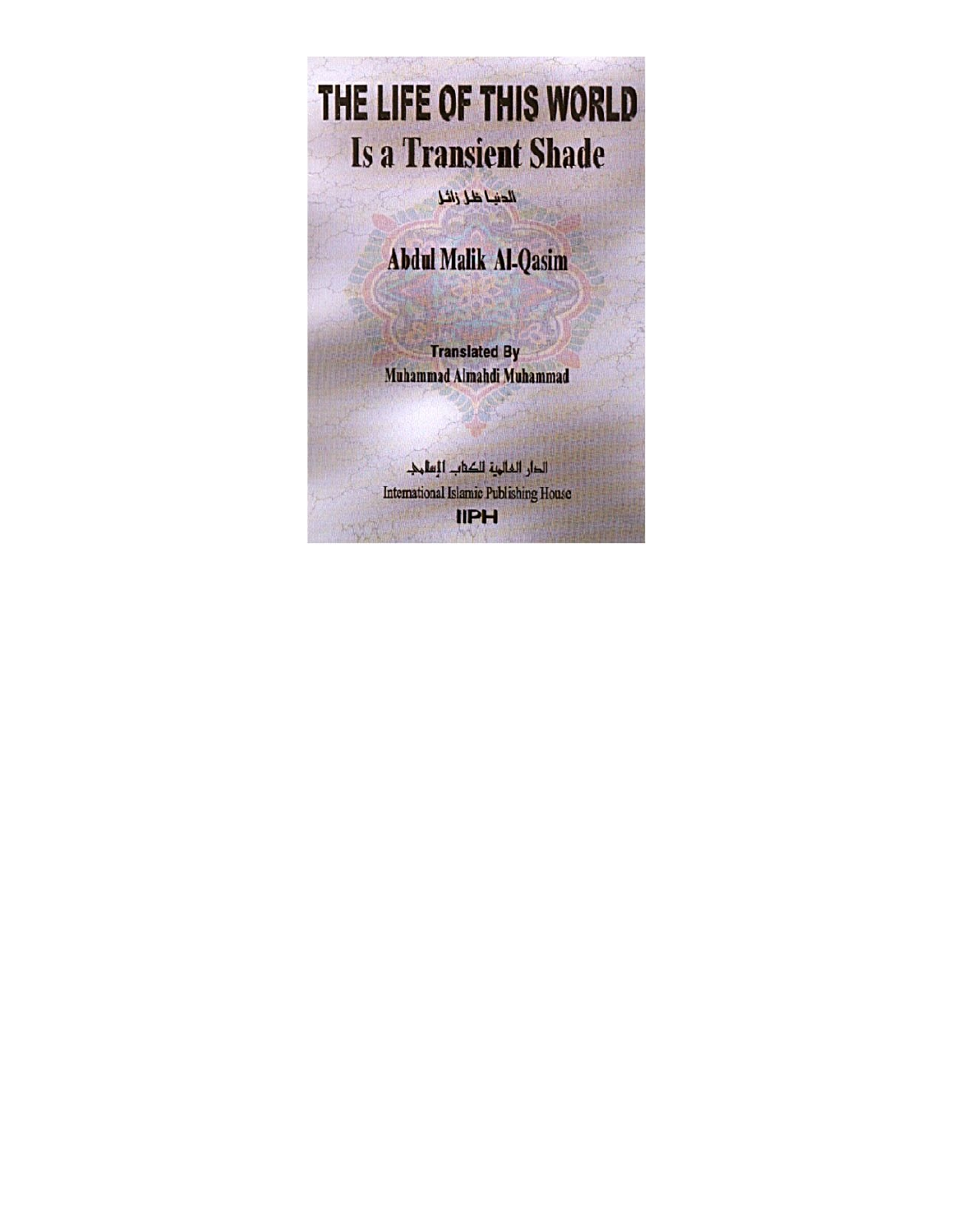# **Publisher's Note**

The All-Mighty Allah has created man and jinn to worship Him. The life of this world is the means to realize this objective and should not be taken otherwise. Nevertheless, many people act as if they were going to be eternal and as if the life of this world is the end in itself.

Of-course, the Muslims are not commanded to absolutely renounce the pleasures of this world, but to seek them within the required legal limits. A good Muslim should always remember that this life is a passage, and that sooner or later he has to leave it because there is death. Therefore, all his deeds must focus on Allah's obedience to ensure a good recompense in the Hereafter for himself.

Allah warrants man's sustenance and commands him to seek His pleasure through worship. Both the right path leading to Allah's pleasure and the wrong one leading to His wrath are stated in the Holy Qur'an and further clarified by the Prophetic hadiths. So if a man in his good senses and by his own volition chooses the transient pleasures of this life rejecting the eternal ones of the Hereafter, then he will regret that on the Day of Resurrection when it will be too late.

Muhammad A. R. AI-Tuwaijri Riyadh, Saudi Arabia Sha'Aban 25,1419 December 14, 1998.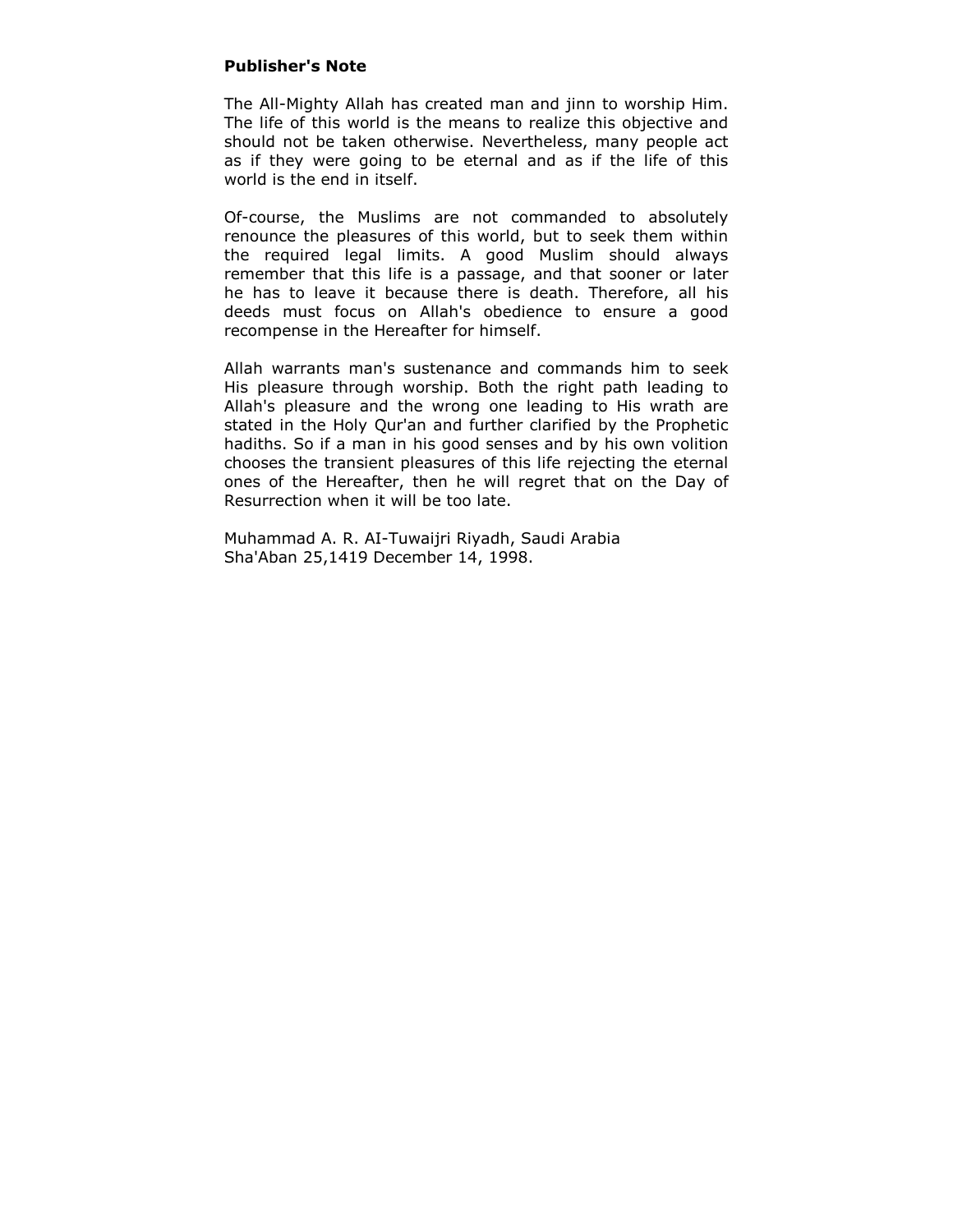# **Preface**

All praises be to Allah, who made this life a passage and the Hereafter a place of dwelling. May Allah's Peace and Blessings be on the most honorable of the Prophets and Messengers, Muhammad (sallallahu alaihe wa-sallam).

The people, nowadays, are pouncing for worldly benefits as if the purpose of their creation were to compete over the worldly materialistic gains and to collect them. They forgot a day when they will return to Allah.

This book is the seventh in the series of "where is our place, compared to these people (the Salaf)?" The title of the book is "The Life of This World is a Transient Shade" in which I present the viewpoint of our ancestors and how they regarded this life. They were certain that life is a passage, a station after which there is going to be a definite departure, then a reckoning and recompense.

This book is a reminder of the return to Allah and a provision for those on the path.

May Allah make our deeds for His sake Alone.

Abdul Malik Ibn Muhammad Ibn Abdul Rahman AI-Qasim.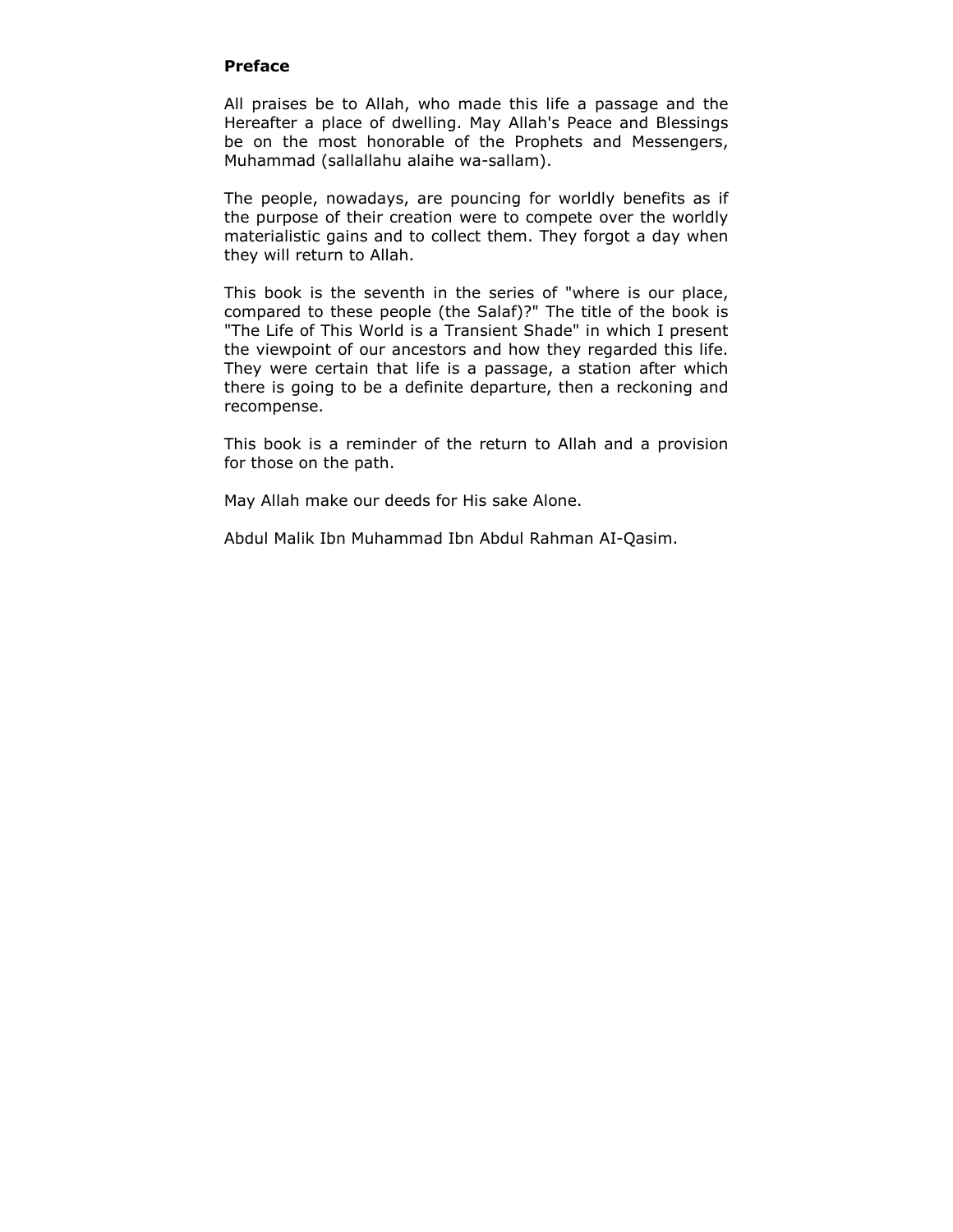# **Introduction**

The All-Mighty Allah `The Exalted,' says describing this world: **"...Truly, the life of this world is nothing but a [quick passing] enjoyment, and verily, the Hereafter that is the home that will remain forever.)**" (Qur'an 40:39)

He has also warned mankind of the trial that children and possessions represent, saying: **(And know that your possessions and your children are but a trial and that surely with Allah is a mighty reward.)** (Qur'an 8:28)

The All-Mighty Allah also forbids us to long for what he has bestowed on others:

**(And strain not your eyes in longing for the things We have given for enjoyment to various groups of them [polytheists and disbelievers in the Oneness of Allah], the splendour of the life of this world, that We may test them thereby...)** (Qur'an 20:131)

There are many Qur'anic Verses, which dispraise the life of this world and invite mankind to exploit their efforts for the Hereafter. Allah's Messenger (sallallahu alaihe wa-sallam) `Blessings and Peace be upon him' said: **"My similitude and that of the life of this world is that of a traveller who took a rest at mid-clay under a shade of a tree and then left it."** (Narrated by Ahmad, At-Tirmidhi Ibn Majah and Al-Haakim)

The Prophet (sallallahu alaihe wa-sallam) also urged the Muslims to prepare for death and to take provisions for the Hereafter, He said: "Be in this world like a stranger, or a wayfarer." (Narrated by Bukhari)

Whenever we see the people pouncing for worldly legal and illegal benefits, we remember what the Prophet (sallallahu alaihe wa-sallam) said: **"When the All-Mighty Allah gives a person whatever he loves of the worldly benefits despite**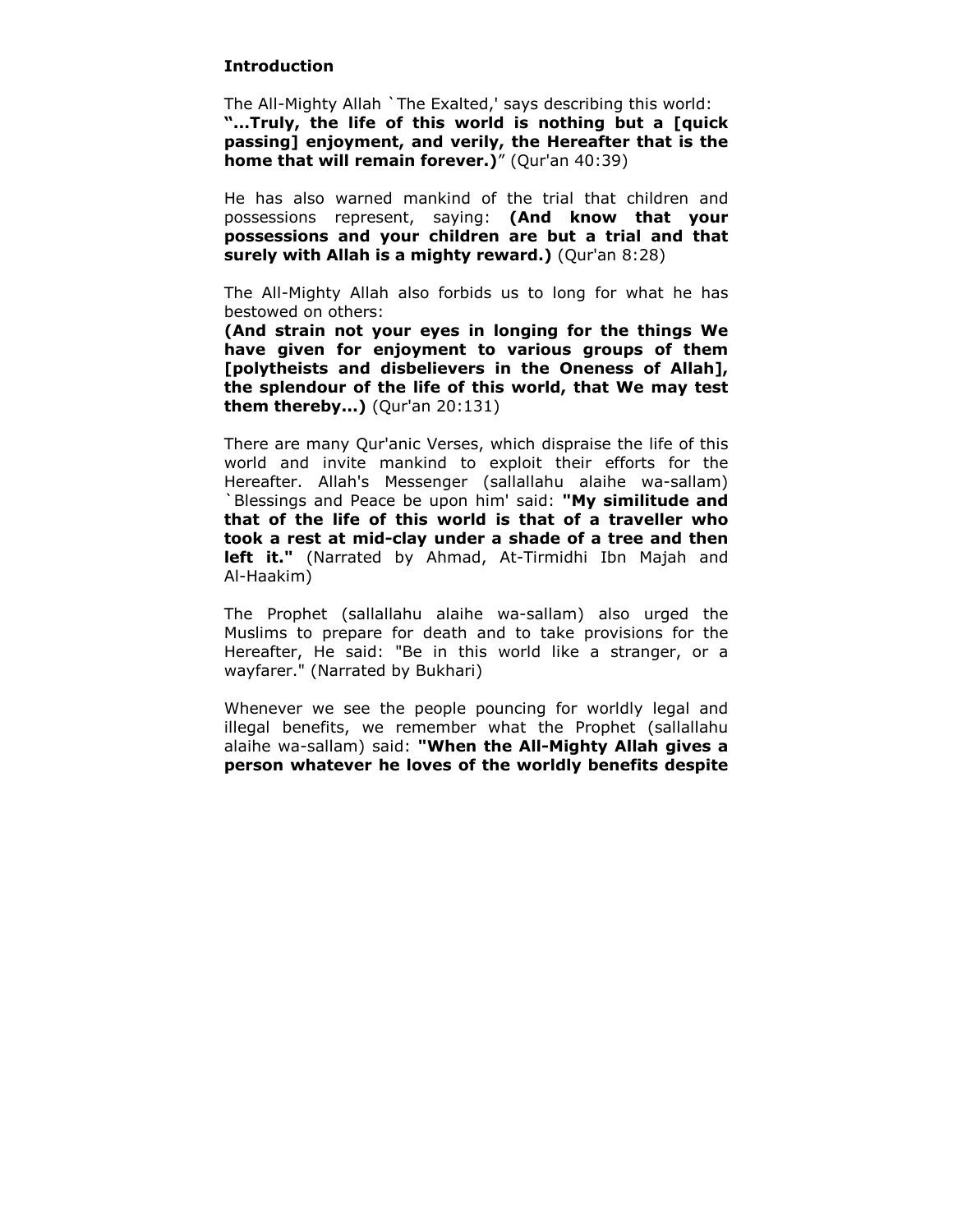# **his disobedience, then that is a gradual enticement."**  (Narrated by Ahmad and Al-Bayhaqi)

Those who hold on to the false life of the world, yearning for material benefits may be distracted from obedience, worship and performing their religious duties on time and in a perfect manner.

The Prophet (sallallahu alaihe wa-sallam) said: **"The Hour (of Resurrection) has drawn near, whereas the people have become more greedy for the life of the world and more remote from Allah."** [Narrated by al-Haakim]

Collecting worldly benefits by legal means and spending them for legal ends is worship that brings a person close to Allah. But collecting them by illegal means or spending them for illegal ends leads only to Hell.

Yahya Ibn Mu'adh (radiyallahu anhu) `May Allah be pleased with him' said: "I don't order you to abandon life but to abandon sins. Abandoning life is a virtue and abandoning sins is a duty, so your need for this latter is greater than your need for the former."

# Dear brother/sister,

This life is full of benefits and fortunes: The land on which man constructs his dwelling, and grows his food, drinks, dress ...etc., all represents the nourishment for man's body and soul proceeding towards Allah. Man of-course cannot do without these vital necessities. The one who takes from these necessities only according to his real need as commanded by Allah is saved and praised. But whoever takes more than necessary for himself falls into covetousness which will lead him into harm instead of benefit, and consequently divert him from the right path towards Allah and the Hereafter.

Likewise, taking less than required of the worldly benefits is harmful because the human body needs to satisfy certain basic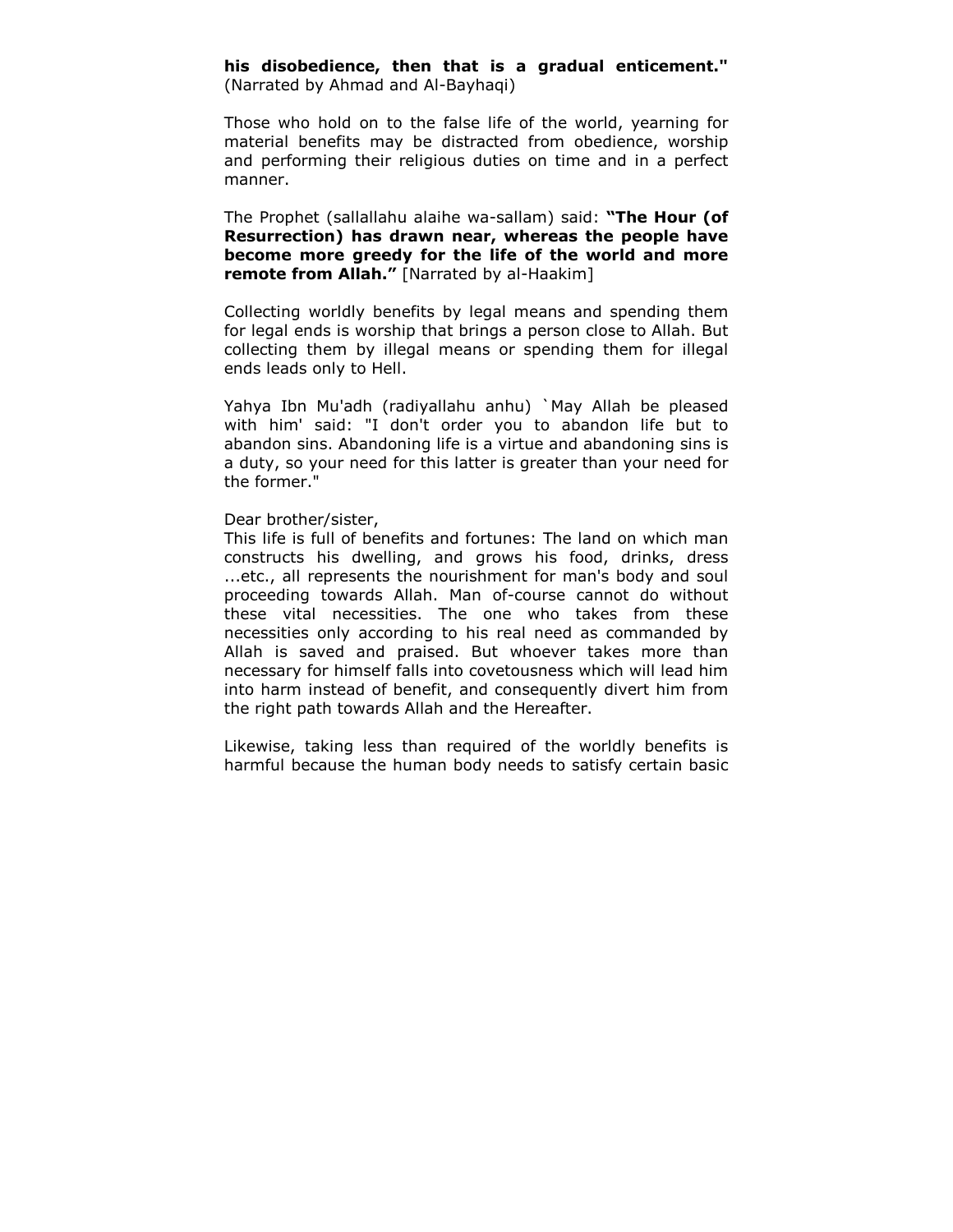needs, and that will increase its capability to worship Allah perfectly.

'Amr Ibn Abdullah (radiyallahu anhu) said: "The life of this world and the Hereafter, in the heart of a person, are like the two scales of a balance, when the one becomes heavier the other becomes lighter."

Al-Hasan Al-Basra was asked: "Who is going to cry more than the others on the Day of Resurrection?" He answered: "A man on whom Allah has bestowed His Grace and who uses that for Allah's disobedience."

No doubt, the one who uses his money in this life in Allah's obedience: giving charity, contributing to the spread of Islamic knowledge, constructing mosques, is successful in directing this grace of Allah towards the right deeds that will definitely benefit him in the Hereafter.

Man, by nature, loves collecting money, gold and silver, running, for that purpose, here and there from birth to death, but what will he attain? And where is he going to finish?

Life will never continue on one pattern and is always changing, from richness to poverty, and from happiness to sorrow. This is Allah's Way with His Creation, but the people are running after a mirage each for a known number of days and years that will expire.

A poet made an image about the life of this world saying that it is like a dead animal encircled by a number of dogs pulling, its parts each in a direction. If you avoid it, then you are safe, but if you decide to pull a part for yourself, the dogs will be your rivals.

`Umar Ibn Al-Khattab (radiyallahu anhu) said: "Renouncing the worldly pleasures is a comfort for both the human heart and body."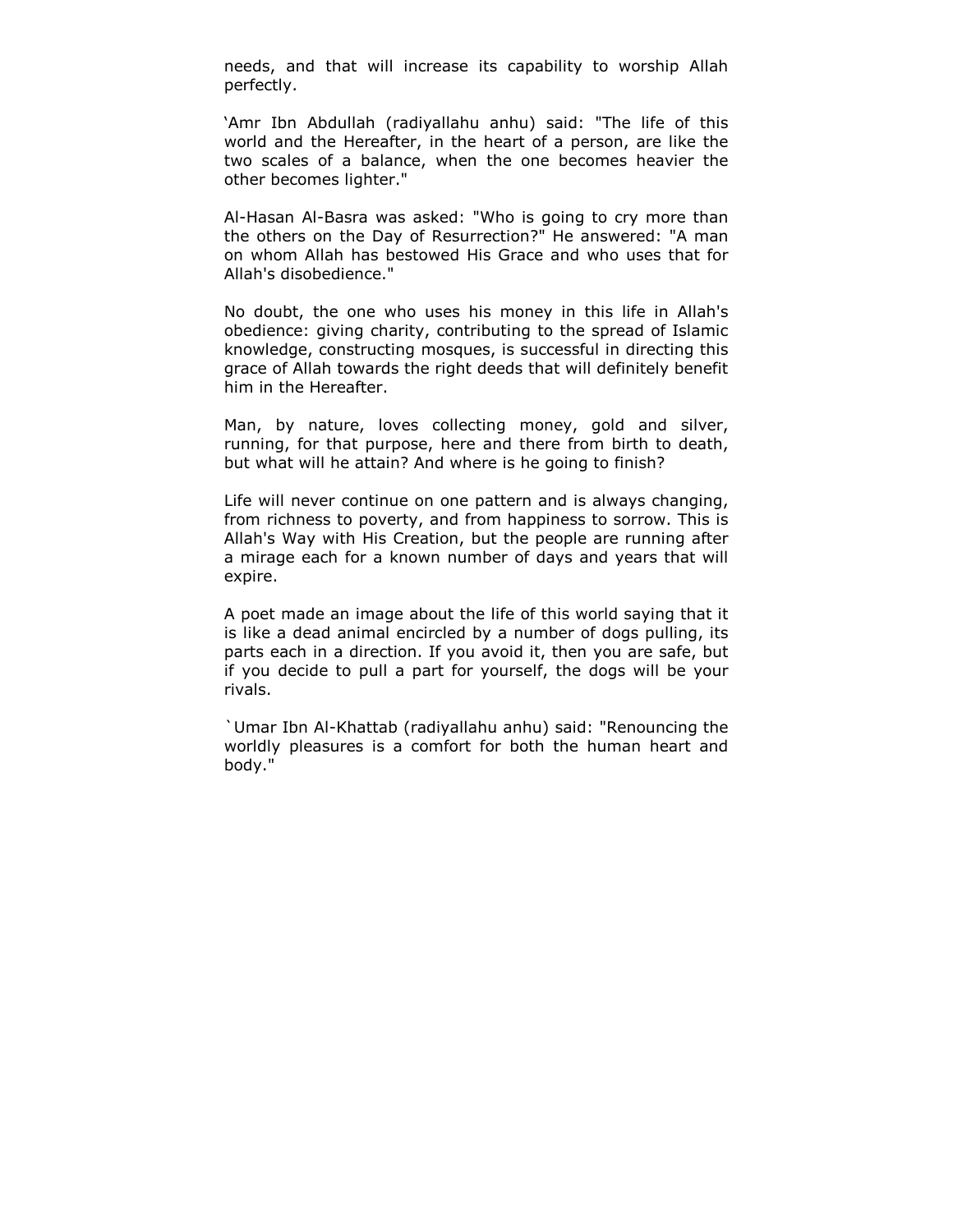Al-Hasan (radiyallahu anhu) said: "I know some people who do neither feel happy for obtaining any of the worldly pleasures, nor feel sorry for missing any of them."

A believer should not regard the life of this world as a home and a dwelling, but should consider himself as a traveller in it. This is the good understanding and the fruitful knowledge.

Yahya Ibn Mu'adh (radiyallahu anhu) said: "How can't I love this life? A sustenance is decreed for me in it which keeps me alive and helps me to perform the deeds of obedience that will lead me to Paradise." Such are the people who should be happy because of the way they regard life, but not those who live in luxurious palaces, neglect worship and reject every deed of obedience.

`Abdullah Ibn `Umar (radiyallahu anhu) said: "The life of this world is Paradise for a disbeliever and a prison for a believer. When a believer dies and departs from this world, he feels himself like a prisoner who was released to go freely on the spacious earth."

O people! The arrows of death are pointed towards your chests, so keep your eyes on them. The trap of hope is set in front of you, so beware of it. The trials of the life of this world have encircled you, so avoid failure in them. Don't be misled by your good condition because it will vanish.

Whoever thinks well of the outcome of this life, takes the precautions, and whoever is certain about the long way he has to travel, makes the preparation for that.

O people! We have spent a long time in the amusements of this life, and our sins have accumulated on each other.

Dear brother/sister, where is our place in comparison to these people?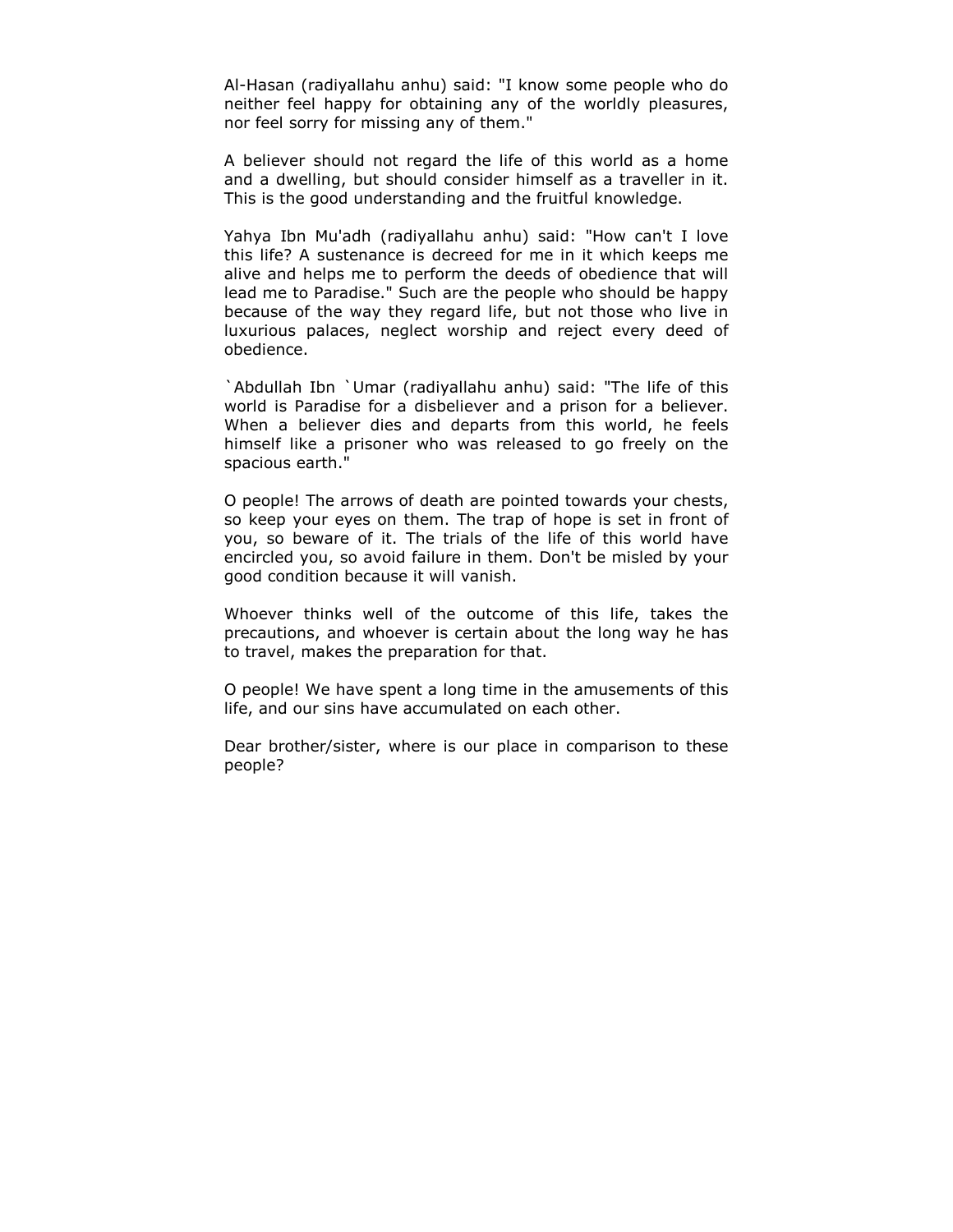Narrated Anas Ibn `Ayyad (radiyallahu anhu): I saw Safwan Ibn Salim, and had it been said to him: "Tomorrow is the Day of Resurrection, he would have not needed to perform an additional act of worship."

How amazing our situation is... This life is leaving us and the Hereafter is coming towards us, but we keep ourselves busy with the one that is leaving and turn away from that which is coming, as if we are not going to arrive and settle therein.

`Umar Ibn Abdul `Aziz said in a sermon: "The life of this world is not your permanent dwelling because Allah has decreed that it should perish and that all its dwellers should leave it. How many a populated area that will soon come to ruins, and how many a happy resident who will soon leave his residence. You should therefore leave this world in the best way you can, and the best of provisions is piety. Since the life of this world is neither a home nor an abode for the believer, he should be in it, either a stranger whose objective is to take the required provisions and return home, or a traveller who is residing nowhere and who is proceeding day and night to reach a country of residence.

The people are wrestling for the worldly pleasures, some loose their religion, others forget their children, hatred becomes common and rancour is sown between them.

A poet said: "Man should take the minimum possible of the worldly pleasures, because he is leaving for a fixed appointment; turn his eyes away from this life and its ornaments, make all the efforts to keep away from its lusts, because it is a place of temporary pleasures and trials, and all the people in it will perish."

To remind us of our destination, Bill Ibn Sa'ad said: "O people! You are not created so as to perish, but you will be shifted from one house to another, as you have been shifted from the back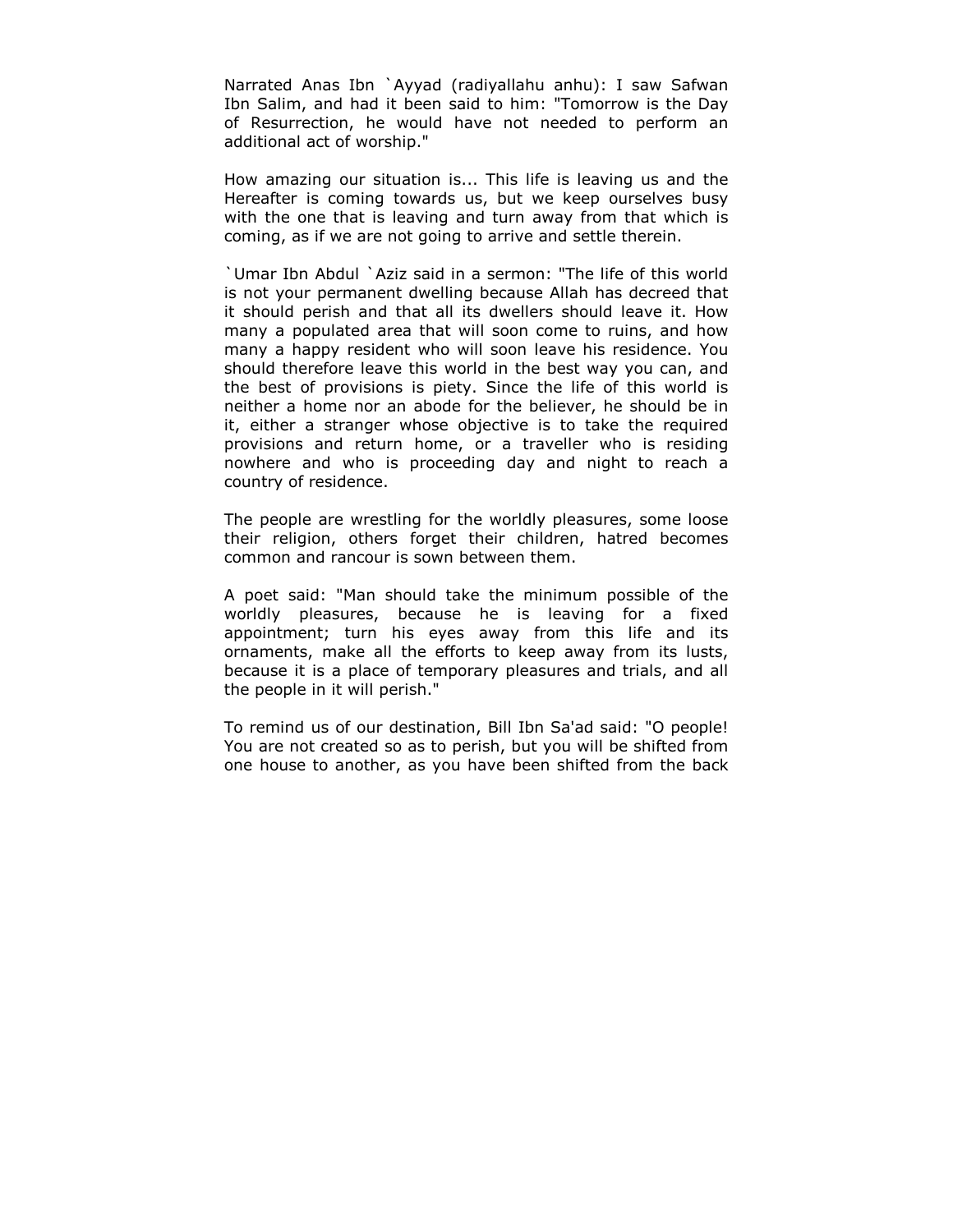bone to the mother's womb and from there to life, then to graves, and from graves to Resurrection and in the end to eternity either in Paradise or in Hell."

Al-Hasan said: "Beware of the diversions of this world, which are many. If a man opens a door for diversions, then that door may open ten others."

Ibn As-Sammak said: "Whoever tastes the sweetness of the life in this world for his inclination towards it, will also taste the bitterness of the Hereafter for turning away from it."

### Dear brother/sister,

It is important to know that what Allah wills becomes a reality and what he does not will never take place. Be certain that good deeds are a grace from Allah for which you have to thank Him and invoke Him not to interrupt them, and that evil deeds are of his punishment, so you should pray to Him to protect you from them, and not to abandon you to yourself in respect of performing good deeds and avoiding evil ones.

Ibrahim Ibn Ad-ham was asked: "How are you?" He said: "We patch the life of this world by tearing from our religion, so neither our religion remains nor what we patch. Blessed is he who prefers Allah, his Rabb (Lord) and renounces the life of this world for what he expects as reward in the Hereafter."

The signs of the love shown for the life of this world are: Love of its people, favoritism, flattery. Sufyan Ath-Thawri said: "Man's love for the life of this world is shown in the way he greets people."

Look at a chaste poor man... nobody talks to him. People greet him so warily as if fearing that he may pass poverty to them. But see how the people welcome a rich man, even if he does not perform prayer. They stand up with smiling faces, and each one hopes to greet him first. Note the difference between a man who is so great as seen by Allah and another who does not even weigh a mosquito's wing - but this is life.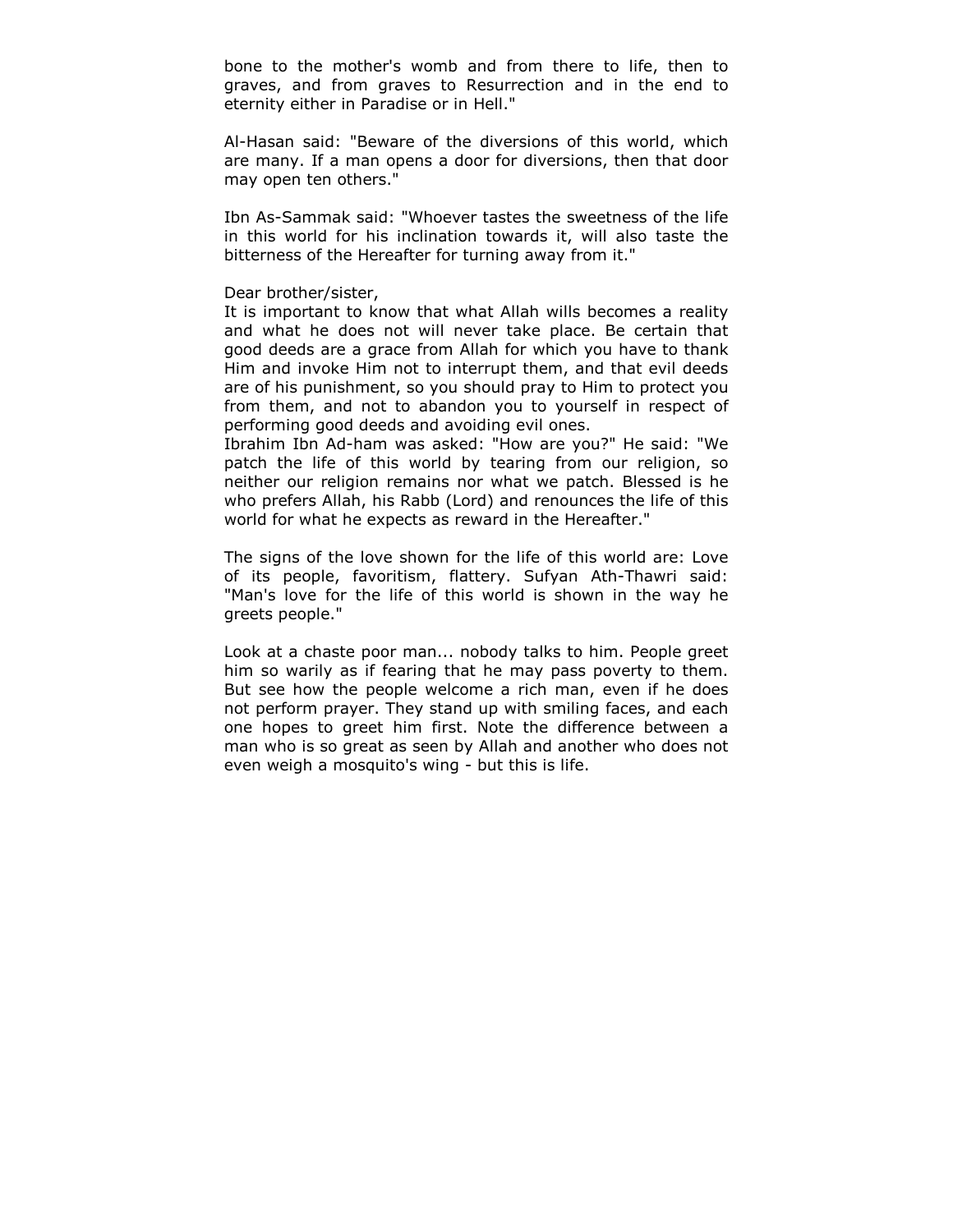Abdullah Ibn `Aun said: "Those before us used to consecrate for the life of this world the surplus of their needs for the Hereafter, and you consecrate for the Hereafter the surplus of your needs in the life of this world."

### O brother/sister in Islam,

Life is very short, and the richest person therein is poor. You have to wake up from this long sleep and to renounce the love of this life. One day this life will have an end and the Hereafter will come forward. What is once remote will become so close. What you used to see in others, people will see in you, a sudden death - or even in your good health you may be taken from your bed to the grave. These are lessons following one another, but we are heedless and lost in error.

Abu Hazim said: "Whoever knows the life of this world feels neither happiness in prosperity nor sorrow in affliction."

'Ali Ibn Abi Talib (radiyallahu anhu) said: "Whoever has the following six characteristics does all that is required to make him enter Paradise and avoid Hell: to know Allah (M) and obey him, to know Satan and disobey him, to know the truth and follow it, to know falsehood and avoid it, to know the life of this world and renounce it and to know the Hereafter and seek it."

Ibn `Ayyad said: "Coming to this life is so easy whereas departing from it is so difficult. Death is a very critical moment during which the soul is uprooted. But even if leaving the life of this world is easy, earning for material pleasures and worldly benefits cause distraction, concern and restlessness."

## Dear brother/sister,

Be of the children of the Hereafter, and not of the children of this world. The child follows the mother, and the life of this world does not deserve moving a foot towards it, so why do you run after it?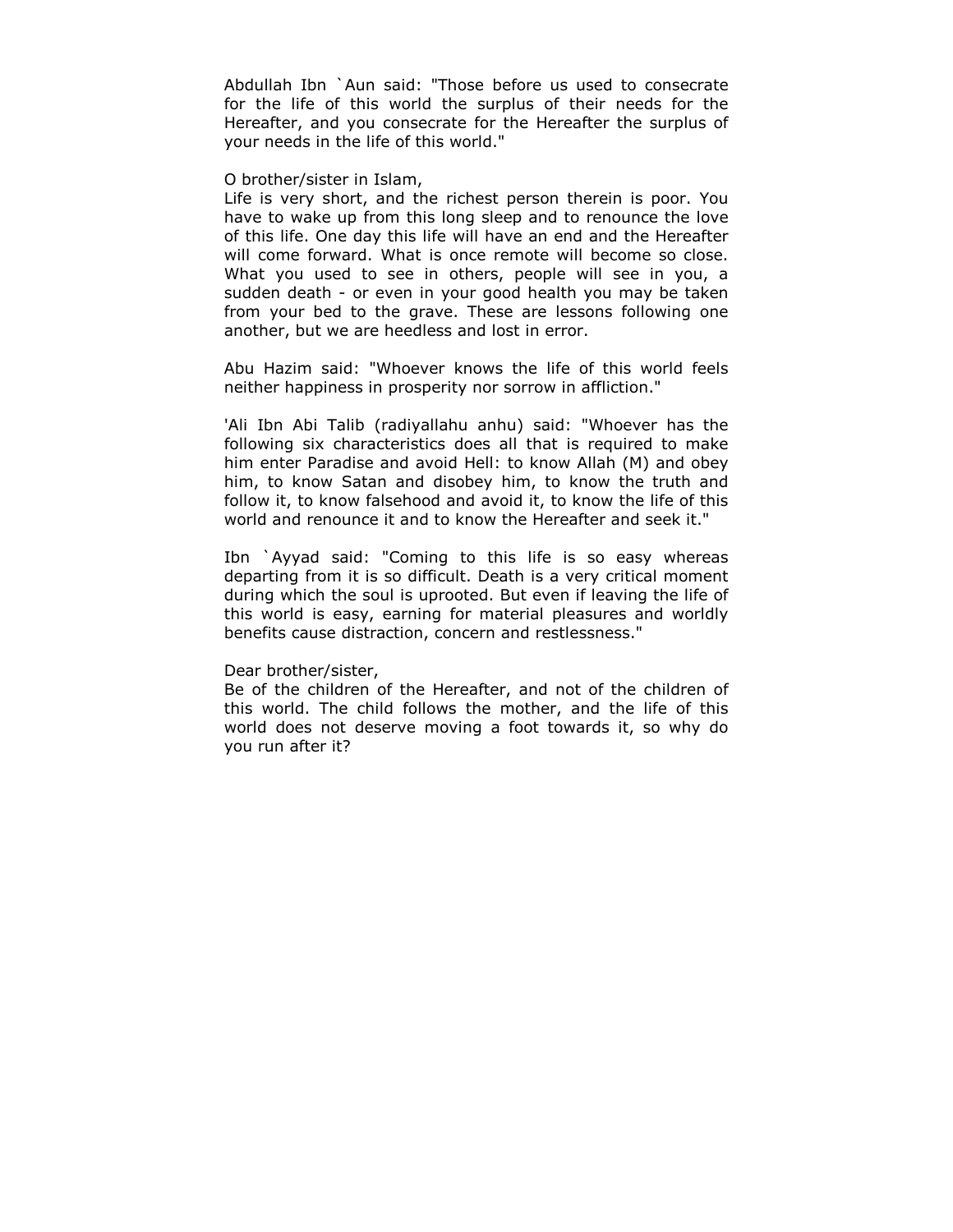Brother/sister,

If the people are satisfied with the life of this world, be satisfied with Allah. If they are happy with the life of this world, be happy with Allah. And if they like the company of heir lovers and friends, you should like the company of Allah. If they seek the friendship of their kings and leaders to obtain honour and prestige, you must seek the Friendship of Allah to obtain the true honour and prestige.

`Umar Ibn Abdul `Aziz said in a sermon: "Every journey requires provisions, so let piety be your provision in the journey from the life in this world to the Hereafter. Be like the one who saw the torment that Allah has prepared for him, in order that you may desire His reward and fear His torment. Let not the term be prolonged for you and your hearts be hardened, then submit to your enemy. The All-Mighty Allah has not extended hope for a man who (in the morning) is not certain to live till evening, and (in the evening) is not certain to live till morning. May be death is waiting for him between the two. The one who can rest assured is the one who is certain that he is saved from Allah's torment and the horrors of the Day of Resurrection. I seek refuge in Allah from commanding you to do what I forbid myself to do lest I may lose my deal on a day when truth only avails."

A poet said: "O you unmindful to death, deceived by vain hopes, you will leave this life within a short time. You desire to join the good people but without taking the required provisions. Don't trust the life of this world and its decorations, because you will not stay here. Now you wait to see what will come tomorrow and after tomorrow, but hope may betray you. Your youth has gone forever, and you are now an old man with neither amusement nor argument. Why do we distract ourselves with the life of this world whereas it is offering the people many pleasures that hide serious diseases in them."

Narrated Muhammad Ibn Abu `Imran: I heard a man asking Hatim Al-Asamm: "On what you have based your dependence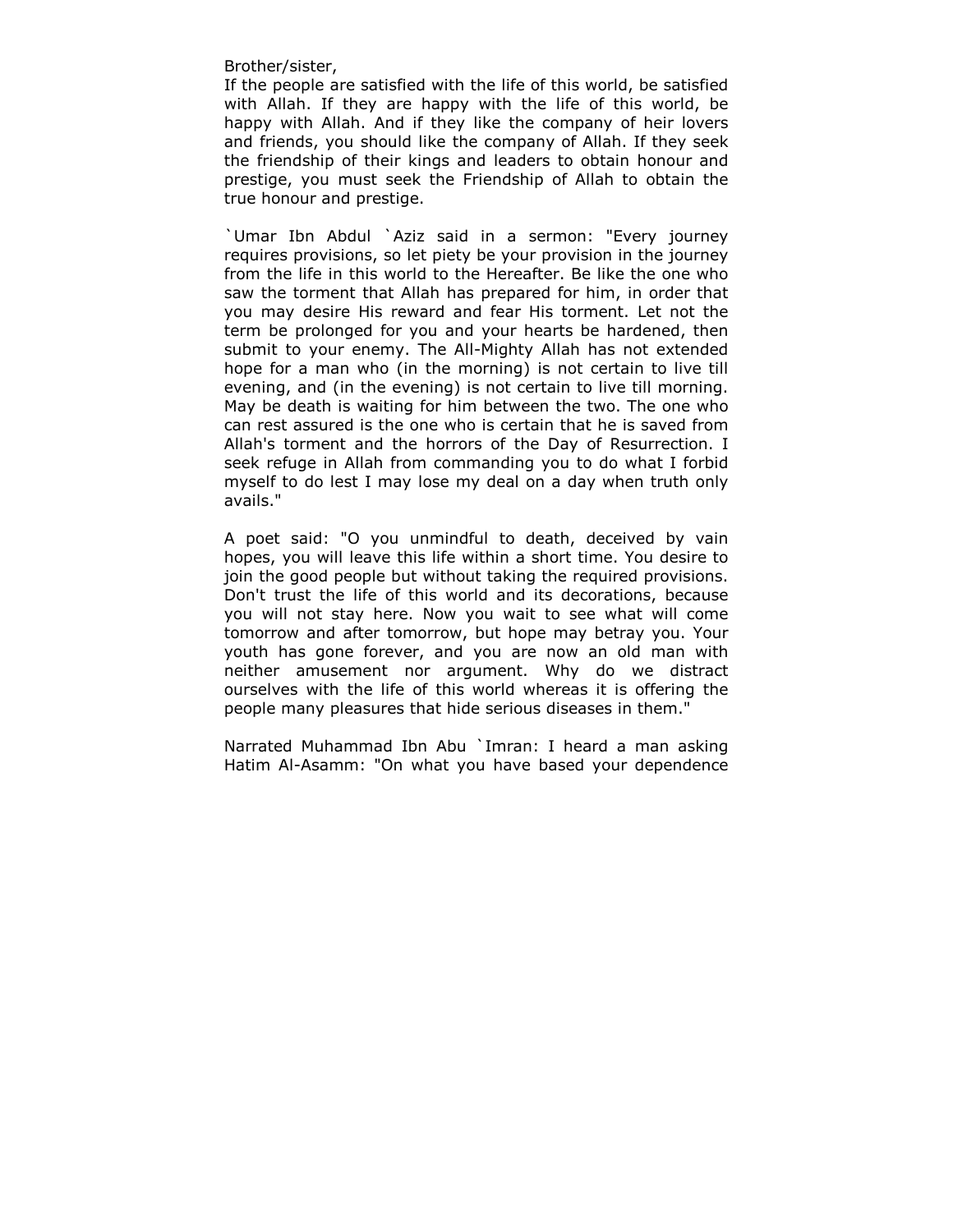on Allah ()?" He said: "On four points: I knew that my sustenance cannot be eaten by someone else and I am assured, I knew that my duty can-not be done by anyone else, so I kept myself busy with that. I knew that death will come suddenly to me, so I prepared myself for it. I knew that wherever I go I am under Allah's Eye, so I am always shy of Him."

A poet said: "Those who travelled to many places allege that a stranger is always submissive even if he is honoured and respected." I said to them: "If a stranger is a pious person, then wherever he settles himself he will be sublime."

Abdullah Ibn Al-Mubarak said: "O man! Prepare yourself for the Hereafter, obey Allah to the extent of your need for Him and anger Him to the extent of your patience in Hell."

O our Rabb! How far you are from imperfection, we disobey you with our ignorance and you forgive us with Your Mercy.

Al-Fudayl Ibn `Ayyad said about the believer in this world: "His only concern is to prepare as much as he can of the provisions that will benefit him when he returns home. He does neither compete with the people of the country where he is a stranger for prestige nor feels concern about submissiveness in their land."

A poet said: "The life of this world is not lasting and will perish because it is as weak as the spider's web."

Wahib Ibn Al-Ward said: "Don't insult Satan explicitly whereas you take him clandestinely as a friend."

Satan, desires, and human self-inclination to evil join their efforts to turn the Muslim away from his religion by making evil deeds seem fair to him.

Dear brother/sister,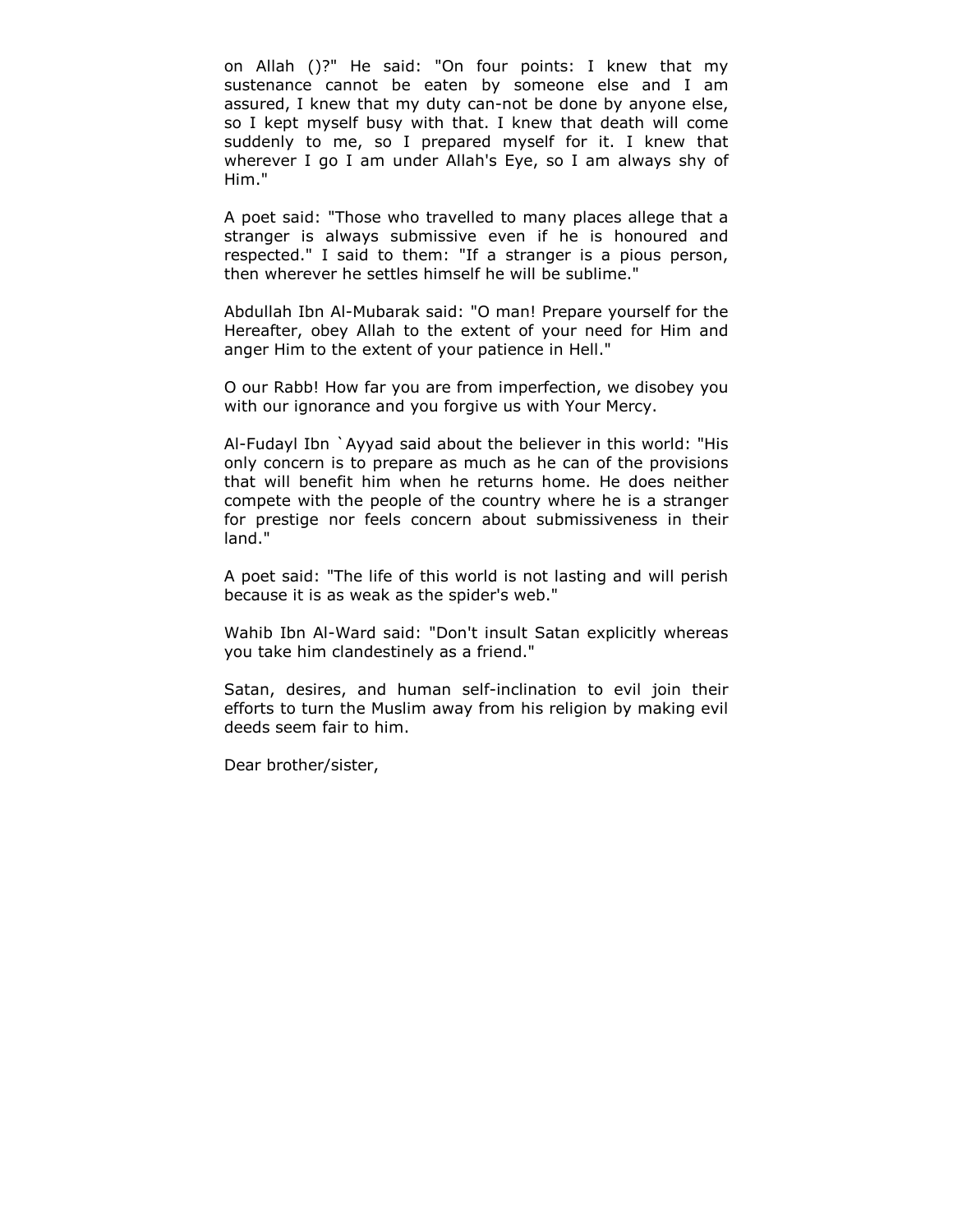Life in this world is like a racetrack. People are competing: some of them on horseback, others on donkey back and others on foot, but the dust is too heavy to allow a distinction between them. When the dust settles then it becomes clear who is leading the race.

We are proceeding towards death. Every day our life-span decreases and our end comes closer. And we remain unmindful, neither attaching importance nor preparing for the Day of Judgement.

Salamah Ibn Dinar said: "If you are satisfied from the life of this world with what is sufficient for you, then the minimum is sufficient. But if you are not satisfied with what is sufficient, then nothing can satisfy you."

By Allah, owners of great riches and wealth and poor needy people are equal in what they take from this life at their death: only a shroud. But they differ inside the grave which is either a garden from Paradise or a hole in Hell.

Aba Safwan Ar-Ru'winl was asked: "What is that life dispraised by Allah in the Qur'an and that the sensible man should avoid?" He said: "Whatever you love in this life seeking worldly benefits is dispraised, and whatever you love seeking benefits in the Hereafter is praised."

`AII Ibn Abi Talib (radiyallahu anhu) said, describing the life in this world: "Its legal benefits will be subject to reckoning in the Hereafter and the illegal ones will lead to Hell."

The All-Mighty Allah has revealed to Dawud [David (alaihis salam)] `May Peace be upon him,' "O Dawud (alaihis salam)! Every day and night I look to the old man and say to him: "O my slave! You became old, of a weak body and soft bones, and you will soon return to Me, so be shy of Me, verily, I am shy of you."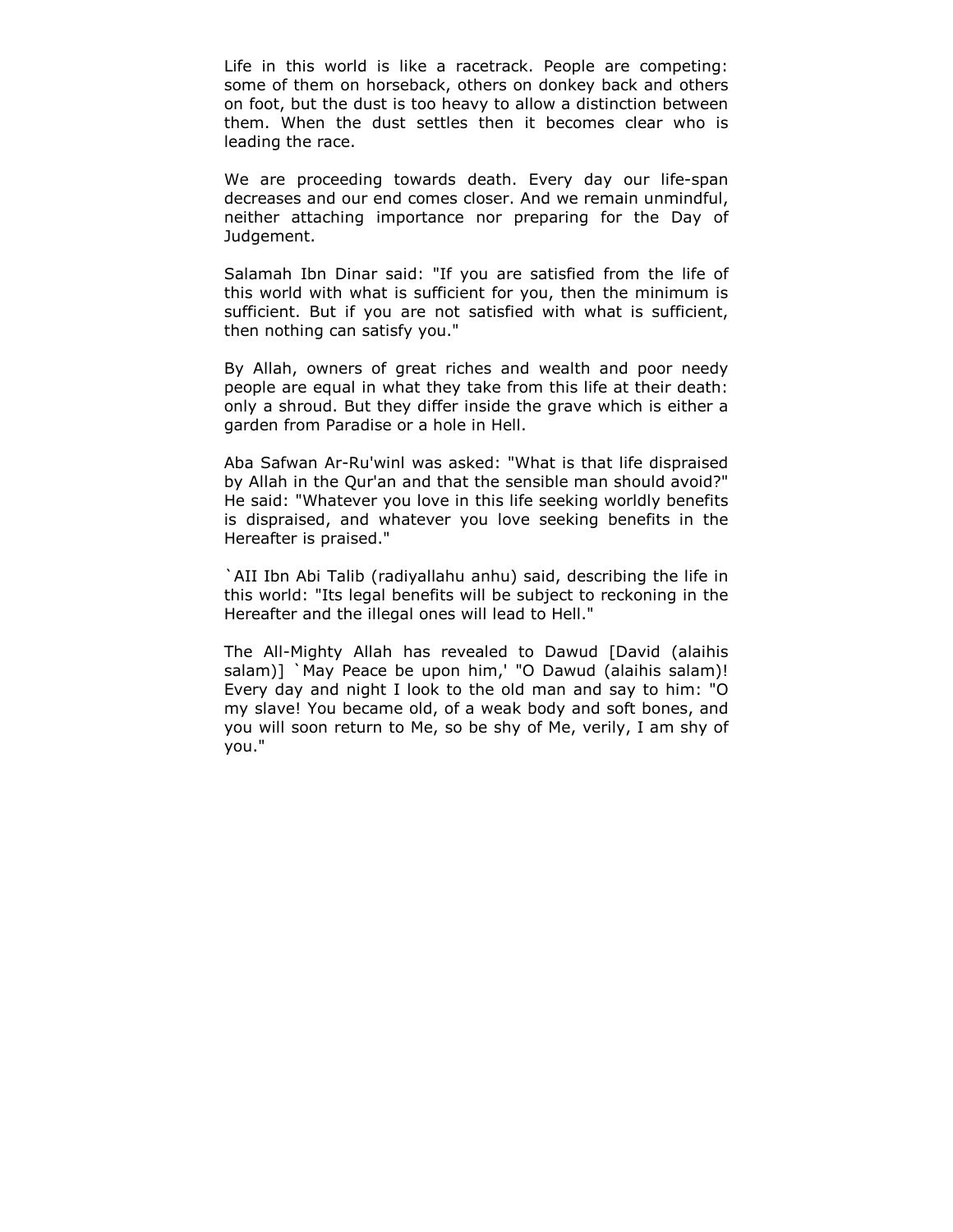We race after worldly benefits. - We fear poverty and desire for collecting this life's ruins as if we are going to have an eternal life in it. We fear poverty, but not the reckoning in the Hereafter. We fear hunger, but not Allah's reproach and torment.

Yahya Ibn Mu'adh (radiyallahu anhu), said: "O how poor is man, if he fears Hell in the same degree of his fearing poverty, then he will enter Paradise."

Al-Hasan Al-Basri said about our ancestors: "I swear by Him in whose Hand my life is, I lived among people for whom the life in this world was more contemptible than the earth on which they used to walk."

A poet said: "We dispraise time though it is not guilty, and complain of it but in vain. Time is not to blame, this is what we have committed and we are punished for it. This is Allah's Decree, and we have to be patient and submit to Him."

Dear brother/sister in Islam,

Day and night are stages through which people pass until they come to their last journey. If, at any stage, you can send forward provisions, then do so, because soon the journey will end and the matter is so urgent. Prepare the provisions for your journey, because death may come suddenly.

A man wrote to a brother: "Brother, you think that you are a permanent resident in this life, whereas you are in a continuing journey in which you are driven rapidly. Death is moving towards you, and life is being rolled up behind you. What has gone of your life-span will never return to you."

We proceed in the convoy of those who renounce worldly pleasures and see the caravans of the pious pass by, so how do we see the combination between life in this world and the Hereafter, between renunciation and satisfaction? `Ali Ibn Al-Fudayl said: "I heard my father saying to Ibn Al-Mubarak: You order us to renounce the worldly pleasures and to be satisfied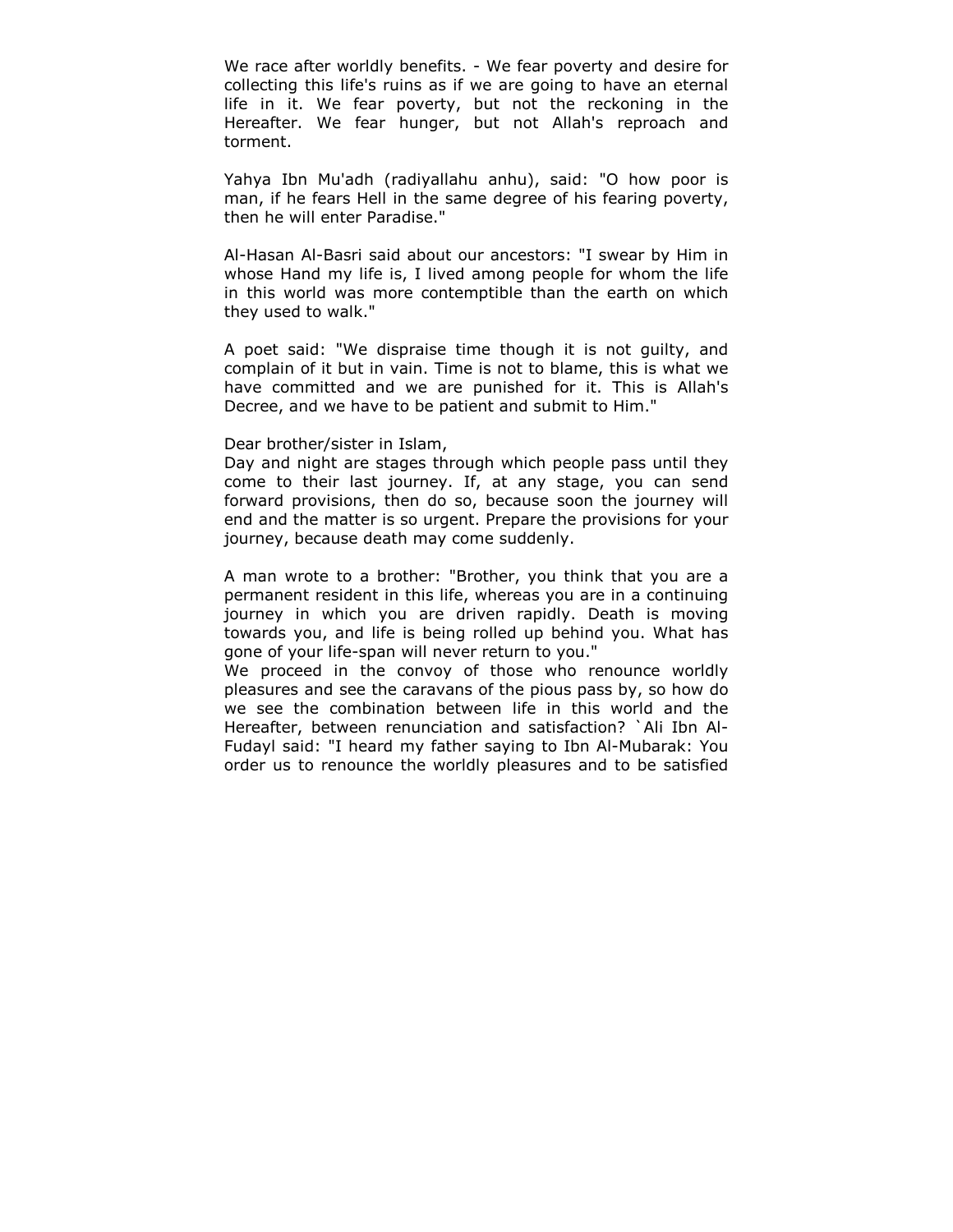with the minimum, whereas you are buying goods, so what is that?" He said: "I do that to protect my face and my honour, and this helps me obey my Rabb." My father said: "How good is that if realised."

Dear brother/sister,

How good is the life in this world if its benefits are legally gained and legally spent. There are many ways to spend legally: give charity to orphans and widows, help needy people and rescue injured and sick ones.

Sufyan said: "Beware of Allah's wrath in three matters: neglecting His commands, being unsatisfied with what He has decreed to you as sustenance and being angry with Allah (sallallahu alaihe wa-sallam) in the event of unfulfilled desire of the worldly benefits."

Livelihoods in this life are distributed by Allah, so you have to accept that without any objection, whether it is in big or small quantity, whether it remains or passes away. You must accept your share of the life of this world as it is decided by Allah, and compare yourself to none of those who are given better than you.

A poet said: "Whoever desires to live observing his religious duties and enjoying worldly pleasures, has to look to those above him as regards piety and to those below him as regards worldly benefits."

But the best advice is what the All-Mighty Allah mentions in the Qur'an: **(And strain not your eyes in longing for the things, We have given for enjoyment to various groups of them [polytheists and disbelievers in the Oneness of Allah], the splendour of the life of this world, that We may test them thereby...)** (Qur'an 20: 131)

Ibrahim Al-Ash'ath said: I heard Al-Fudayl saying: "Man's fear of Allah is equal to his knowledge of Him, and his renunciation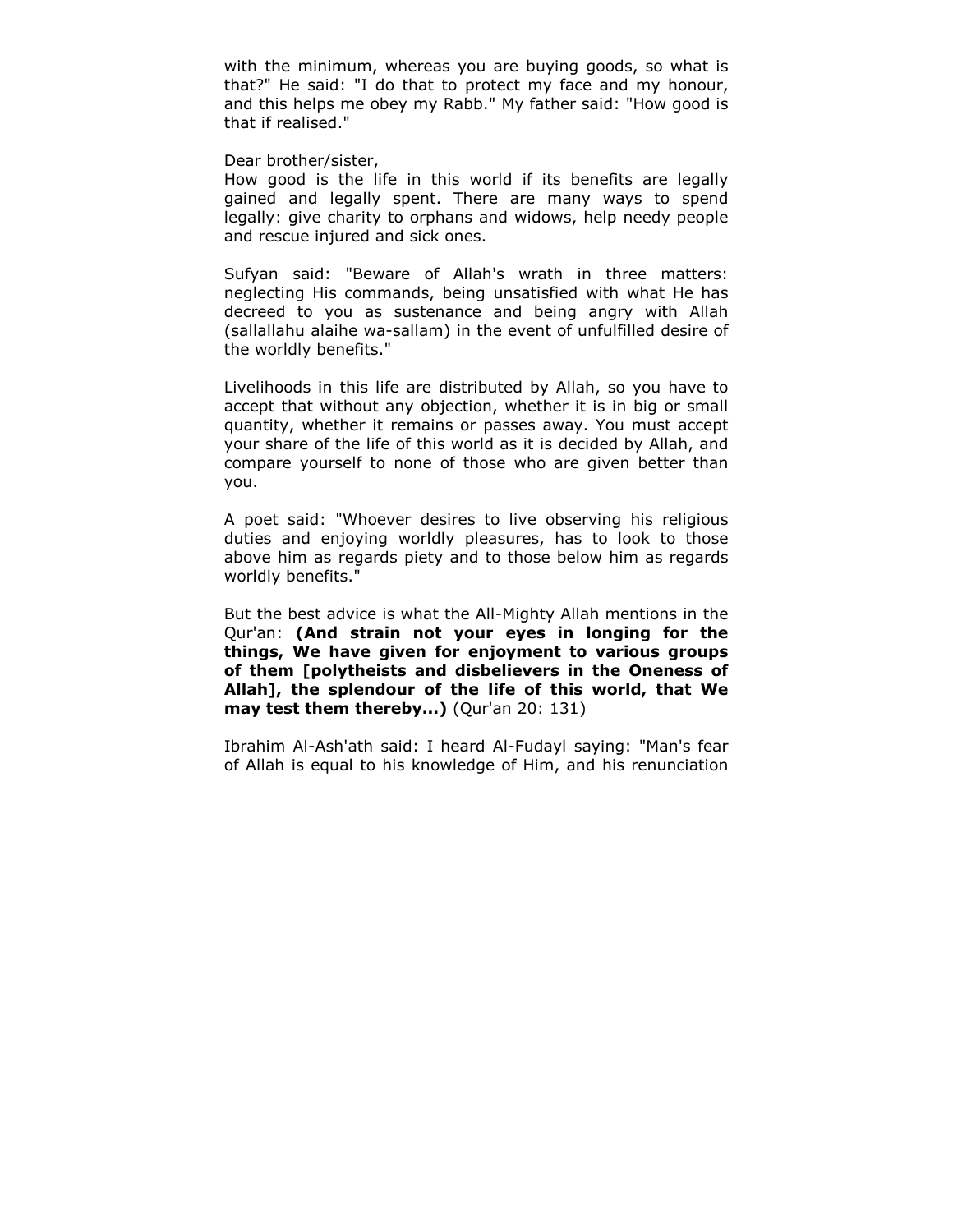of the life of this world is equal to his desire of the Hereafter. Whoever acts according to what he knows, Allah will make him successful in what he doesn't know. And whoever is ill-tempered disgraces his honour, religion and generosity."

And ascetic said: "I know none who has heard of Paradise and Hell, then spends an hour of his life without praying, remembering Allah or doing a good deed." A man said: "I weep so much," He said to him: "To laugh and admit your sins is better than to weep and feel proud of your deeds." The man said: "I need your advice," He said: "Abandon the life of this world to its people as they have abandoned the Hereafter to its people."

## Dear brother/sister,

Whoever remembers death demeans this life. Whatever you collect of the treasures of this life you will not enjoy, because there is death which destroys pleasures and disperse the groups.

Abu `Ubaidah An-Naji said: "We visited AI-Hasan AlBasri on the day he died. He said: "You are welcome, may Allah's Peace be upon you, and accommodate us all in the Home of settlement. This is a good sign if you are true and patient. Your share of this religion should not be to heard with your ears and say what you hear from your mouths. May Allah's Mercy be upon him who eats cheap bread, wears rags, sits on the ground, works hard in worship, weeps for his sins, avoids Allah's punishment, and asks His Mercy till death comes to him in this state."

Narrated Abu Kabshah: The Prophet (sallallahu alaihe wasallam) said: "The people in the life of this world are four type men: A man to whom Allah has given money and knowledge, and who ears Allah, visits his relatives and knows Allah's right in that, and this is the best of positions." A man to whom Allah has given knowledge but no money, and who says with a sincere intention: "If I have the money of that man (the first), I will do as he does." With this good intention, his reward will be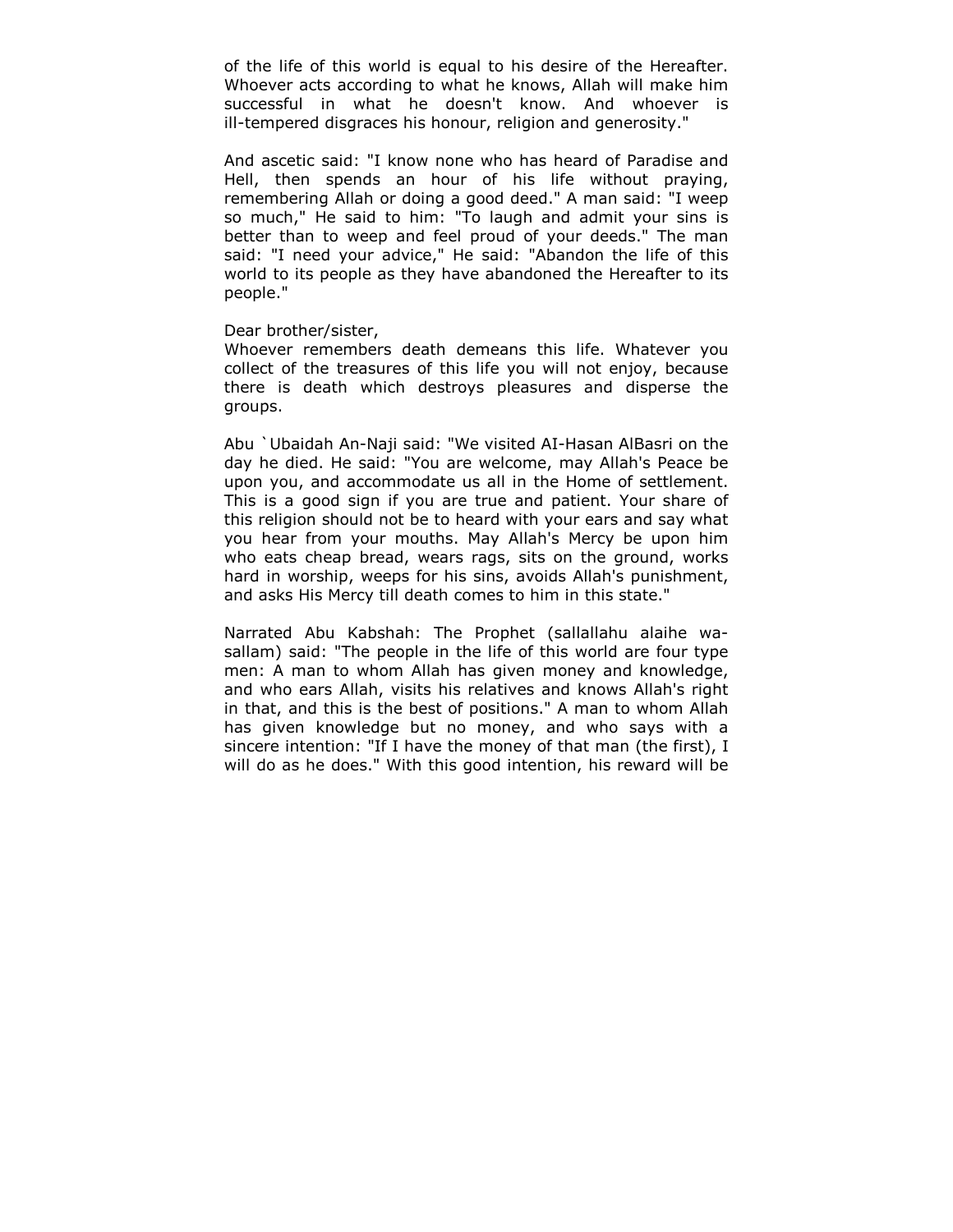equal to the first man. The third man is a man to whom Allah had given money but no knowledge, and who spends it randomly without any plan, fearing not his Rabb, visiting no relatives and knowing not Allah's right in that, and this is the worst position. The fourth man is the one to whom Allah has given neither money nor knowledge, and who says: "If I have money, I will do as (the third man) does, so with his intention alone he will have equal sins to the third man." (Narrated by Ahmad and At-Tirmidhi)

#### Dear brother/sister,

It suffices of the life of this world that it is a farm that is harvested in the Hereafter, a (season) of worship and a time of obedience, in which we prepare our provisions for the Hereafter.

Al-Fudayl, may Allah have mercy on him, said: "The All-Mighty Allah made all the evils in a house and made the love of the life of this world the key of that house. And He made all the good in a house and made renunciation of the worldly pleasures the key of that house."

Yahya Ibn Mu'adh said: "The life of this world is a house of deeds and the Hereafter is a house of horrors. Man remains between deeds and horrors until he settles either in Paradise or in Hell."

## Dear brother/sister in Islam,

Careful thinking leads man to realise that this life is a journey for which he has to prepare his baggage. He also knows that the journey starts from the backbones of fathers, to the wombs of mothers and to life, then to the grave and Resurrection and finally to the eternal abode. We are captives in this life and we have to do our best to release ourselves from captivity, then proceed rapidly to reach our original home. It should be known that the part of the journey that is during life is very short and passes without being noticed, like someone who is on board a ship and cannot feel how fast it is running.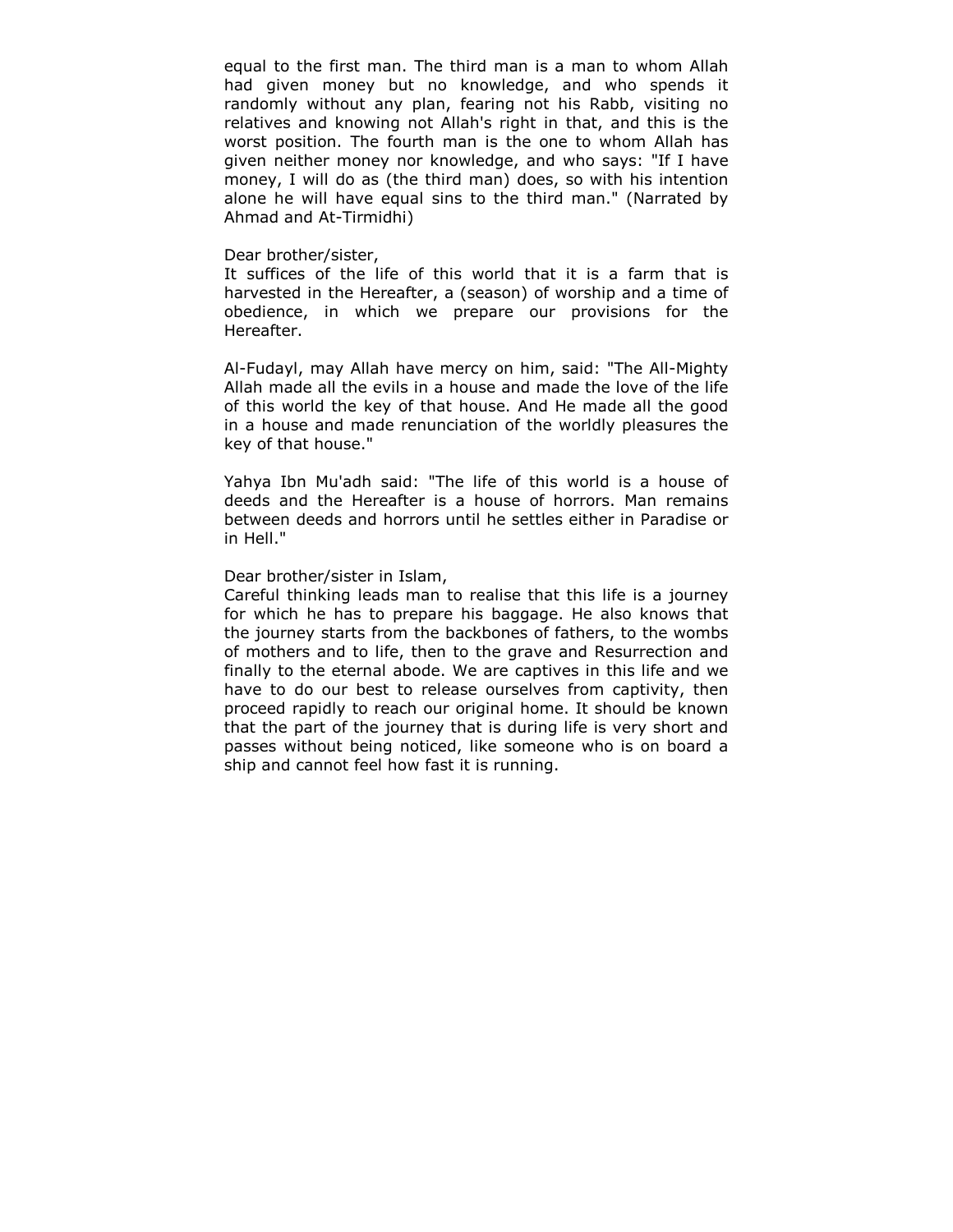It is evident that man during any journey needs provisions and the only useful provision for the Hereafter is piety. Man therefore should have patience and tolerate the bitterness of piety lest he may say during the journey: "O my Rabb! Return me back to life," then the definite answer is "No" Every one who is unmindful should mind his slow pace. The All-Mighty Allah shows man during this journey great signs to make him fear Allah in order that he may not be diverted from the right path and the perfect method. Whoever diverts from the right path should return to Allah in repentance and ask forgiveness of him.

Al-Rabi' Ibn Al-Haytham was asked about life. A man said to him: "How are you today?" He said: "We are today weak and sinful people, eating our livelihoods and waiting for death."

Dear brother/sister,

Whoever prepares himself for the meeting with Allah (), makes use of his time in what will be of benefit to him in the Hereafter, will be happy when neither wealth nor children will avail, when the written pages of deeds will be laid open, the hearts will shake and people will look as if drunken, though they are not drunk but the Torment of Allah will be severe.

A poet said: "If the soul diverts from the truth, we rebuke it, and if it inclines towards the life of this world and rejects the Hereafter, we forbid it. It deceives us and we deceive it but we overcome it by patience."

Whoever desires the life of this world for worldly pleasures only, will see it abandoning him at his last critical moments. And whoever desires this life as a means to the Hereafter and to Paradise that is as wide as the heavens and the earth, will be led to the Home of Peace with Allah's Mercy.

The pious people are human beings like us all, they love the life of this world and its pleasure, but the difference is that they are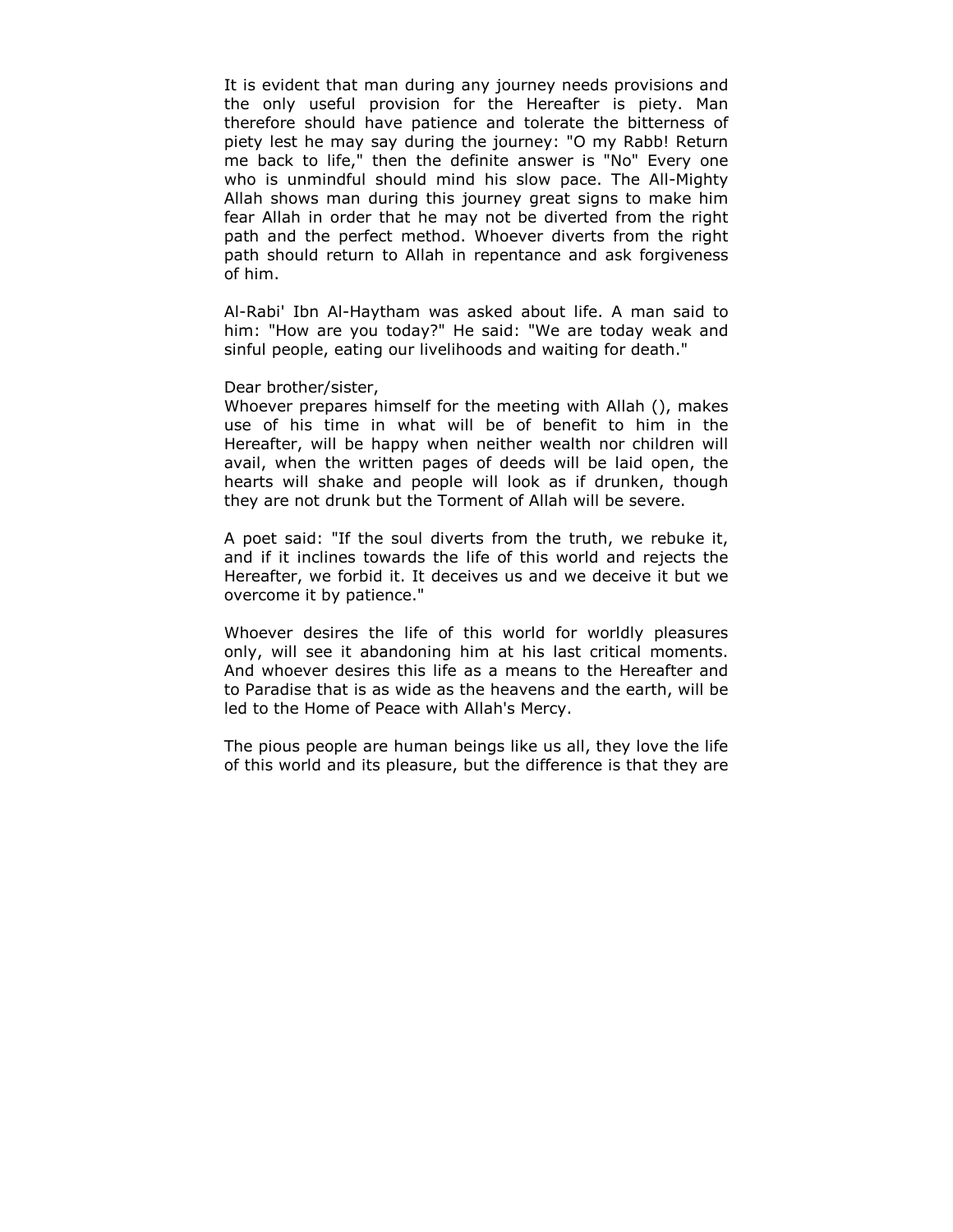convinced that this life is a temporary one and preferred the eternal life. For this reason the All-Mighty Allah paved the way for them and removed the obstacles there from.

A man said to Al-Fudayl Ibn `Ayyad: "How are you?" And he replied: "If you are asking about the life of this world, it has diverted us from the right path and sent us in many directions."

And if you are asking about the Hereafter, then how is he whose sins multiplied, whose deeds became weak, whose life-span was over, who prepared no provisions for the Hereafter, and did not prepare himself for death.

In our days when a man needs any item of the worldly pleasures, however mean it is, he spends great effort and time examining and screening the various famous marks to assure perfect function. But when this man goes into a mosque to perform prayer, it is really a pity: Kneeling and prostrating imperfectly, and with neither solemnity nor submissiveness.

Yahya Ibn Mu'adh said: "O man! You seek this life as an imperious need for you, whereas you seek the Hereafter as if you are in no need of it. However, the All-Mighty Allah has spared you the efforts as regards to your needs in the life of this world, and if you seek the Hereafter, then you will obtain it, so take your decision."

### Dear brother/sister,

It is astonishing that a man who believes in the Home of Eternity, turns away from it and seeks this life of trifles. But when Allah loves a man, He protects him from the life of this world. It is narrated that the Prophet (sallallahu alaihe wasallam) said: **"Verily, the All-Mighty Allah has created noting that is more detestable to Him than to life of this world, and He has never looked at it since its creation."** 

Shumait Ibn `Ajlan used to say: "Two persons are tormented in the life of this world: a rich man who is given a great wealth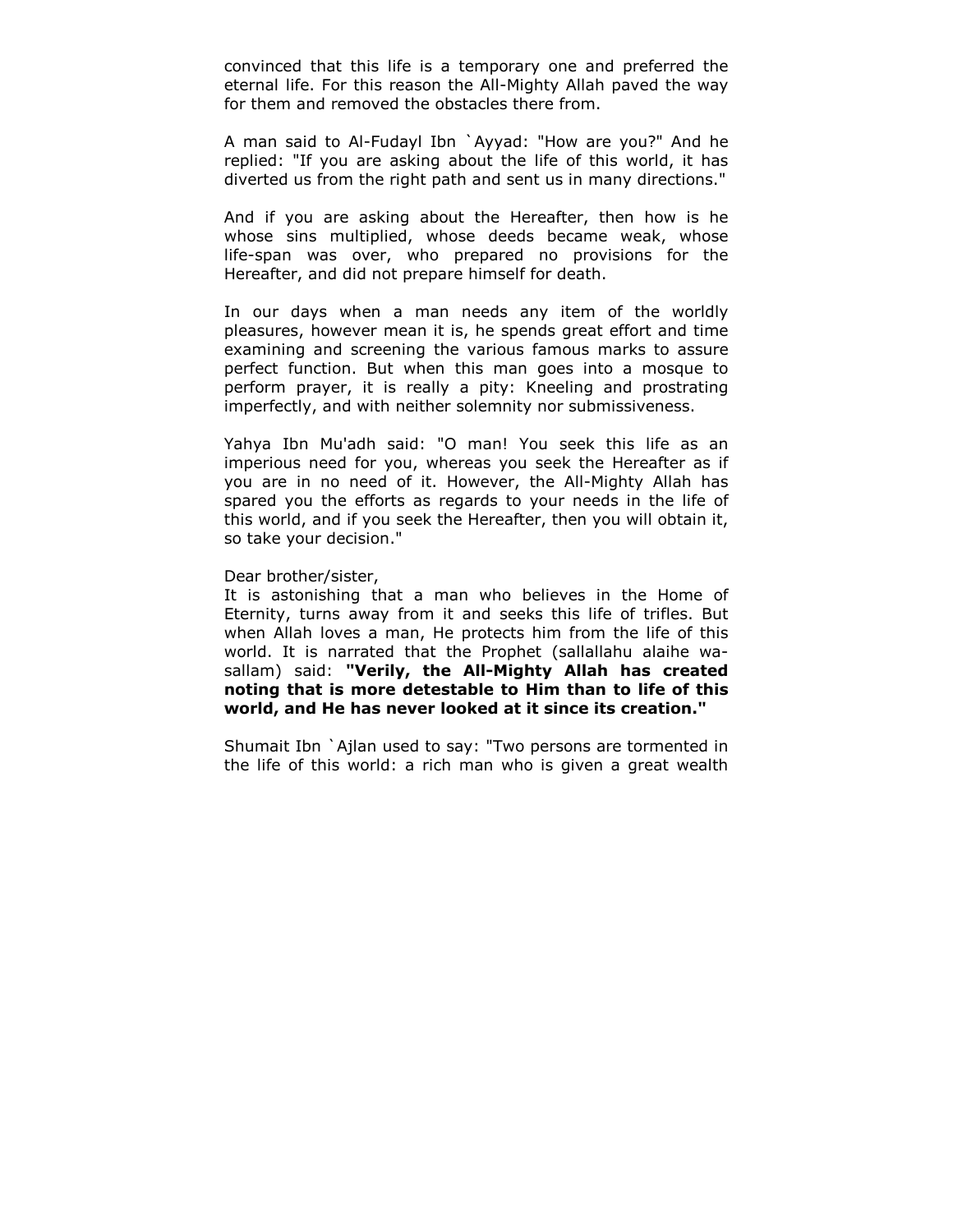that keeps him so busy with worldly pleasures, and a poor man who is deprived of such pleasures for which he is longing with a heartbreak."

A man dispraised the life of this world in the presence of 'Ali Ibn Abi Talib (radiyallahu anhu) who said: "The life of this world is a home of truth for the one who is truthful in it, a home of safety for the one who understands it perfectly, and a home of richness for the one who prepares his provisions there from."

Many people dispraise the life of this world and consider it the main reason of distraction from obedience, however, it is the passage to Paradise and it is the deeds performed during one's life-time that take one to either Paradise or Hell.

Al-Awza'i admonished the people saying: "Make yourselves strong with these graces in which you are in order to escape from Allah's kindled fire which leaps up over the hearts. You are in a home where your stay is so short. You are the successors of the nations who have lived before you, and who have enjoyed the splendour of life. They were of stronger bodies and lived longer periods than you, heaving rocks for their dwellings and doing many difficult tasks that you are too weak to do, nevertheless, the passing of days and nights rolled up their epoch, their villages were destroyed and their traces were effaced, so you can neither find a single one of them nor hear even a whisper of them."

Dear brother/sister,

Desiring the Hereafter and renouncing the life of this world can be perfected only by:

1- A thorough consideration of the life of this world and how rapidly it decreases and perishes, and to become aware of the pain, distress and vexation suffered in competing for its pleasures which will soon disappear leaving behind regret and heartbreak. The one who seeks worldly pleasures is always concerned when they are out of his reach, and if he obtains them, then he is in sorrow, when they disappear.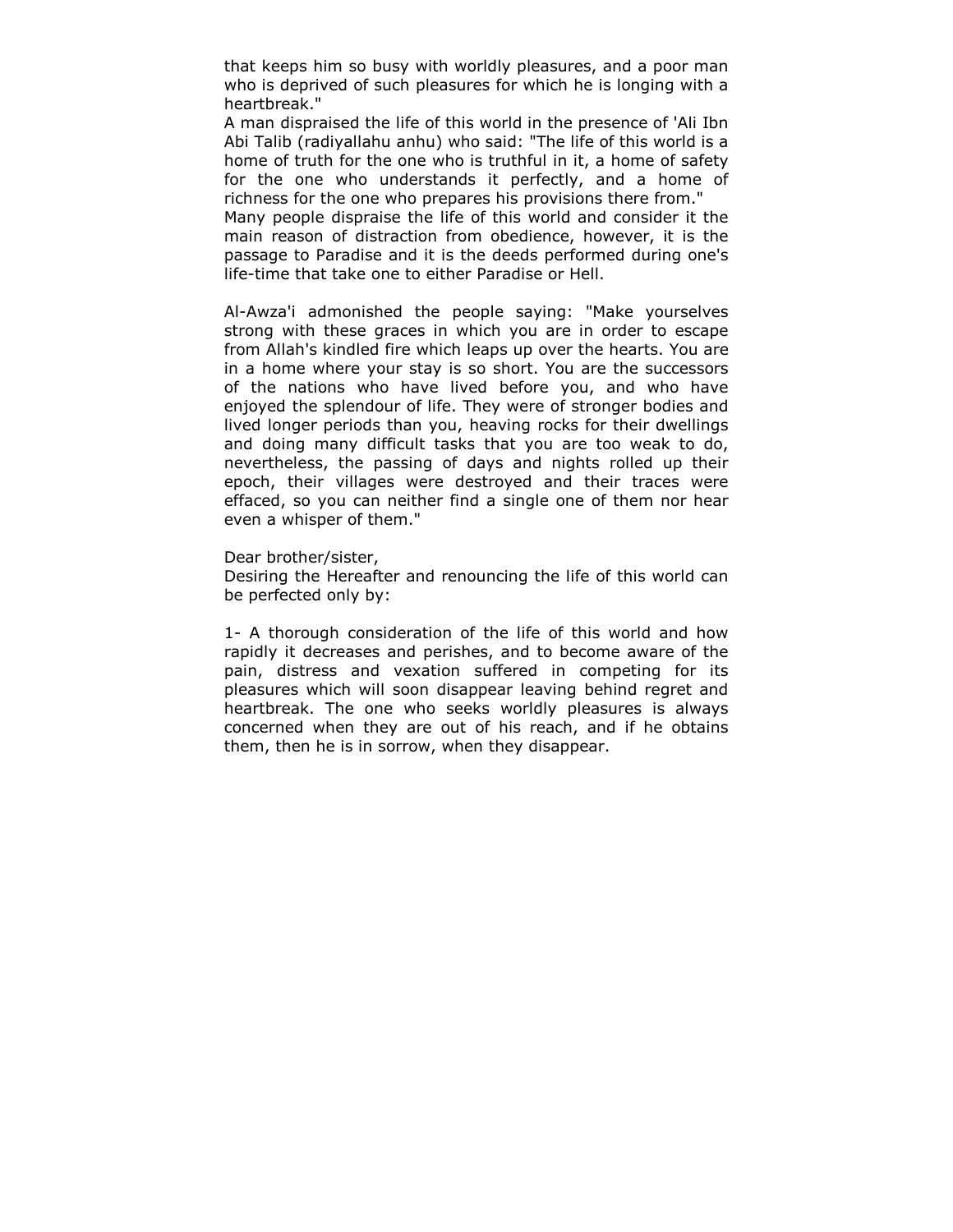2- A thorough consideration of the Hereafter and how inevitable and lasting it is, to be aware of its bliss and happiness and to note the great variation between that and the worldly temporal pleasures. The All-Mighty Allah says:

**"...The Hereafter is better and more lasting.)** (Qur'an 87:17)

Everything is false except Allah (), and every bliss will vanish except that of Paradise. May Allah make us of the dwellers of Paradise.

Dear brother/sister in Islam,

Fakhruddawlah 'Ali Ibn Rukn (king from Bani Buwaih) said: "I collected for my sons and their soldiers a wealth that will suffice them for fifteen years."

This king died in a castle in Ar-Ri, the keys of which were with one of his sons who was not there at the time of the father's death, so no shroud was found for him. The people took money from the person in charge of the mosque, bought a shroud and wrapped the king therein. A fight started for power and the soldiers were too busy to bury him until he decomposed, and nobody could come close to his cadaver, which was then tied with a rope and pulled down the stairs cut into pieces. This king left two million Dinars (coins), large quantities of gold, diamonds and pearls, furniture, household effects and arms."

Al-Hasan said: "How good is life in this world for a believer because he uses it to prepare his provisions for Paradise. And how evil it is for a disbeliever who uses it to prepare his provisions for Hell."

A poet said: "O you who have enjoyed the splendour of life in this world keeping the eyes always open for its pleasure, you have lost your life-span seeking what you can never attain, so what are you going to say to Allah when you meet Him."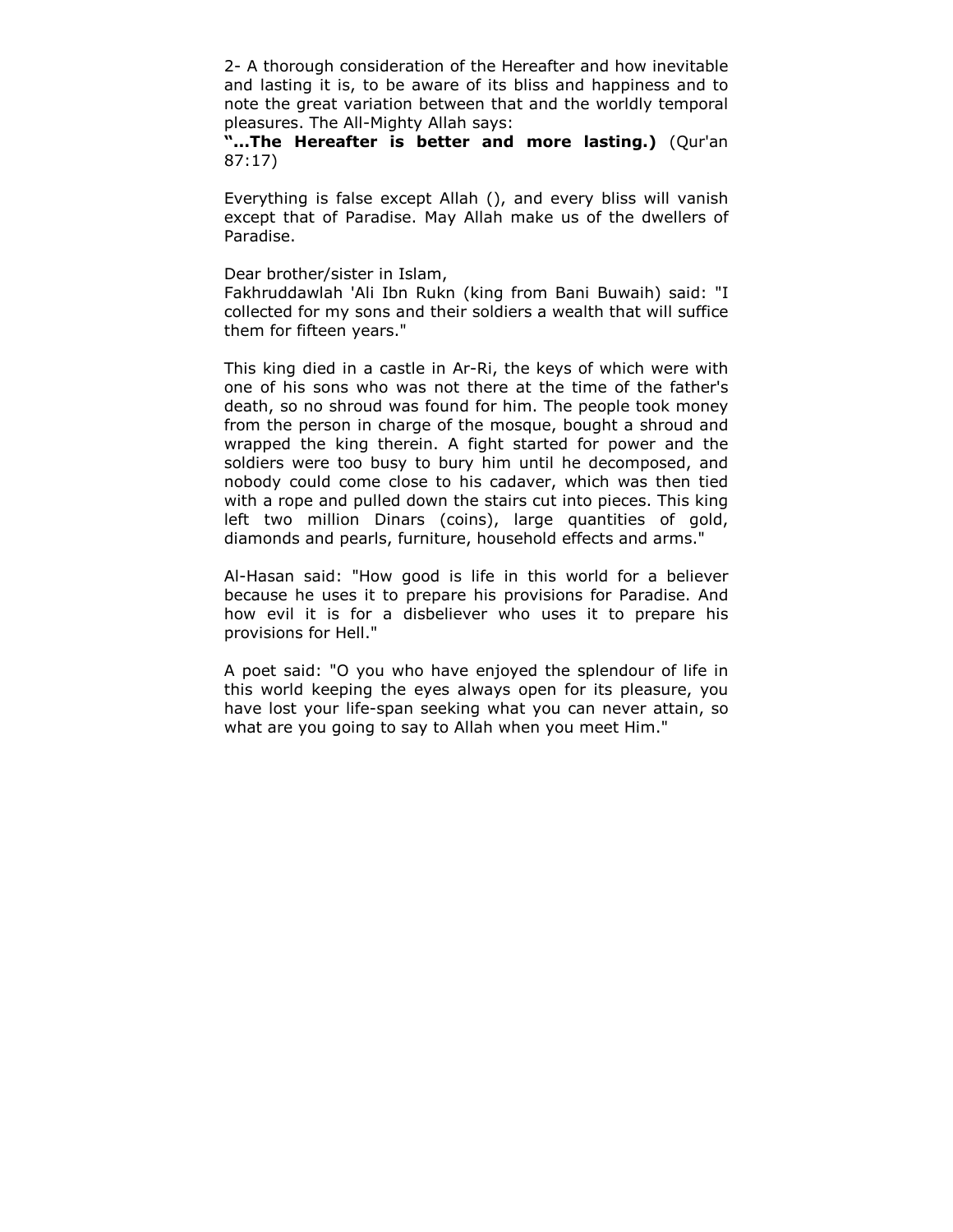Al-Hasan said: "In the life of this world the believer is like a captive, doing his best to free himself, and not feeling any security until he meets the All-Mighty Allah."

Ibn Mas'ud said: "In the life of this world, everyone is a guest and his wealth is a loan. The guest will part and the loan will be returned."

Salamah Ibn Dinar said: "The goods of the Hereafter are a dead stock now, you should buy as much as you can of them because on the day when they are saleable you can't have anything of them."

On the Day of Resurrection there is going to be only recompense and reckoning. When the sun of the Hereafter rises there is going to be only reckoning but no deeds, and now here in the life of this world there are only deeds but no reckoning. We should therefore make use of our life-span, before it is over, to perform good deeds and to prepare ourselves for the reckoning before we are asked about it.

As regards renunciation of worldly pleasures, our forefathers were far more better than us. They gave no importance to its splendour and pleasures. `Umar Ibn Al-Khattab (radiyallahu anhu) used to ascend the mimbar to deliver a sermon while he was wearing a dress on which there were twelve patches. In our days some people will not go to the mosque if their dresses are torn and so they miss the congregational prayer. Others abandon going to the mosque for very weak excuses and even without any.

Jesus said to his disciples: "Cross the life of this world and don't construct it. And is there any sensible man who builds a house on the sea waves? That is the life of this world, so don't take it as a home of settlement."

Mashriq Ibn Al-Ajda took his cousin by the hand to a garbage dump and said to him: "This is the life of this world. The people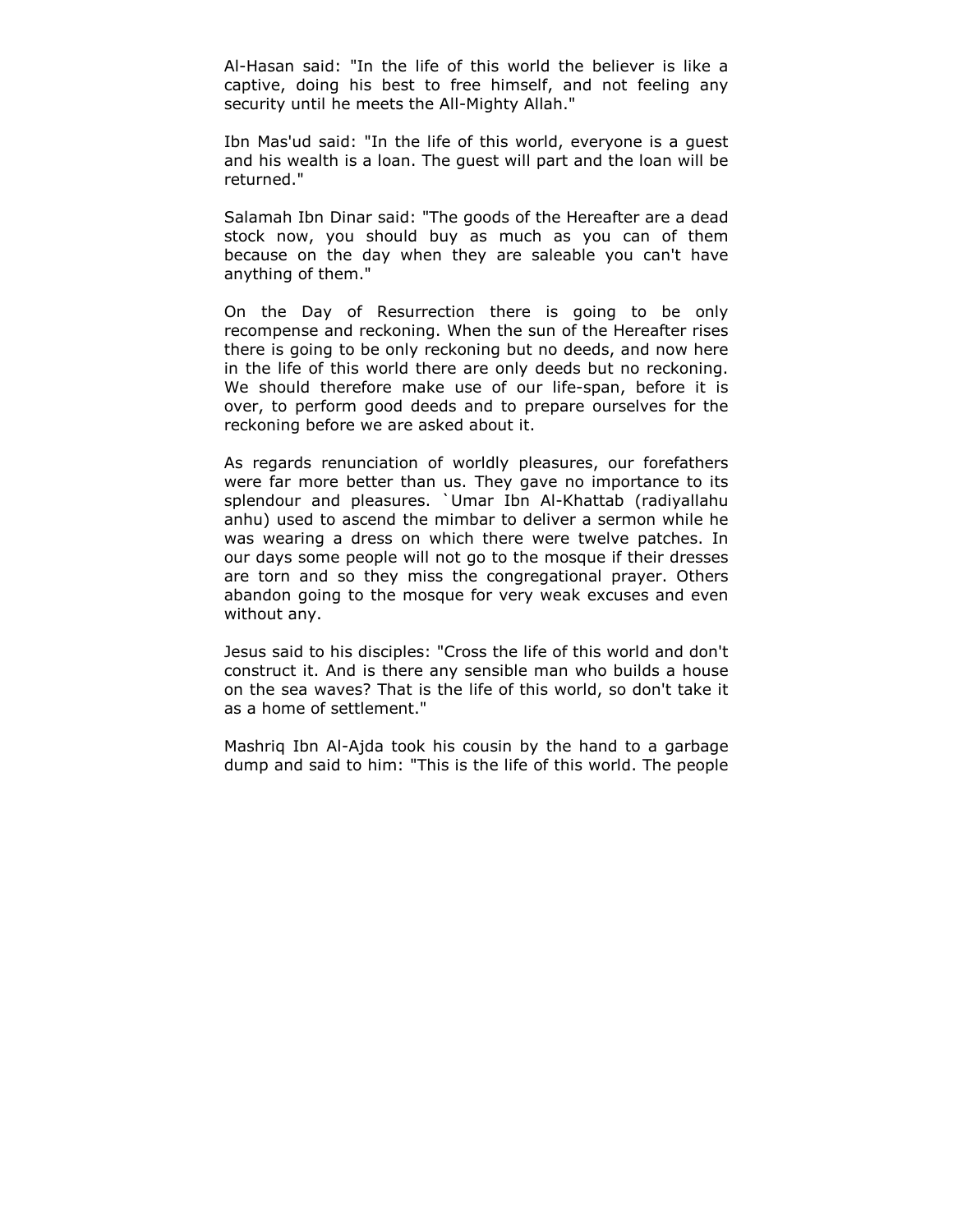ate its food and consumed it, put on dresses and wore them out, shed blood in it, regarded the interdictions as permissible and severed the bonds of kinship."

Describing the pious people, Al-Hasan said: "May Allah have mercy on those who considered the life of this world as a trust, gave it back to the one who deposited it with them then left so light."

A man wrote to a friend of his: "Life in this world is a dream and the Hereafter is wakefulness and in between there is death."

Dear brother/sister, look to the years that passed away of your life-span and see how rapidly they have gone with their happiness, sorrow, sweetness and bitterness, but reckoning is yet to come.

A poet said: "O you who love the pleasures of this world, don't feel happy for that, because life is so rapidly changing and that is obvious to all people. How many a man who drank honey that caused his death, and how many a man who girded himself with a sword then killed with it."

Narrated Dirar Ibn Murrah: Satan (Iblis) said: "If I am successful in persuading man to do three things, then that will be all I need: to make forget his sins. to regard his good deeds as too many and to be proud of his opinion."

One of our forefathers said: "Beware of the life of this world because its magic is more effective than that of Harut and Marut. The two latter's separate a man from his wife whereas the life of this world separates a man from his Rabb."

A poet said: "Life surrenders to the one who seeks it, but the clever one who renounces its pleasures feels more comforts. Every king who possessed and enjoyed its splendour went out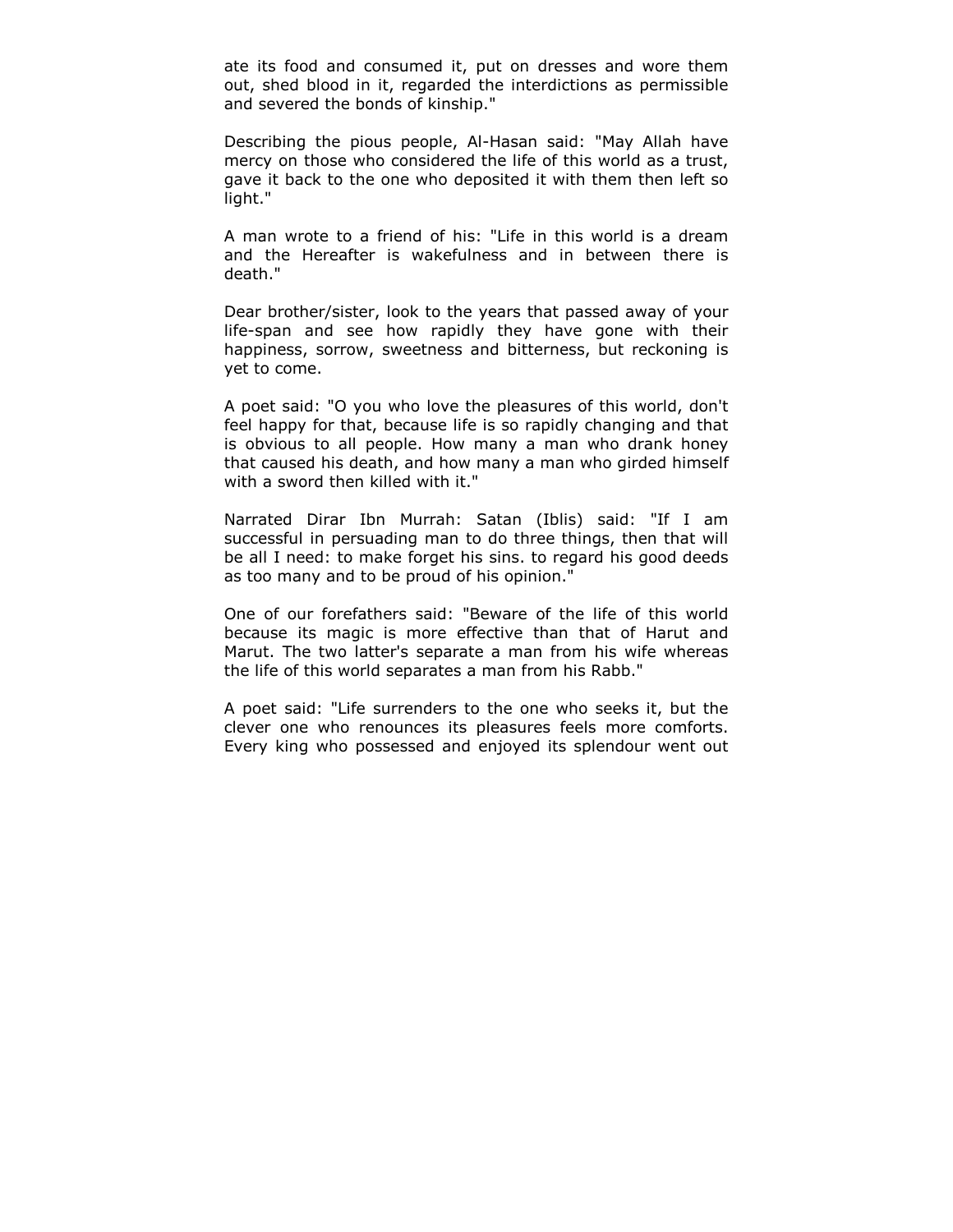of it with a shroud only. Such persons collect wealth then leave it behind which is a trial in both cases."

Abu Darda', said: "Everyone has an imperfection of knowledge and wisdom, if his wealth increases, he becomes so happy though day and night are working hard on destroying his life-span. So what is good of a wealth that increases and a life-span that decreases."

Many people become so depressed and distressed when they miss any of the worldly pleasures, but very few feel the same about their life-time that passes away rapidly.

Al-Hasan said: "The one whose wealth increases, his sins increase likewise, and who talks much, lies much, and the illtempered man torments himself."

Dear brother/sister,

We collect money to attain happiness, build palaces to make cordiality reside in our hearts, travel to forget our sorrow and spend all we have for the sake of happiness, but is that happiness?

Many people have attempted all these ways before us and they all agree with us that the real happiness is to obey Allah be close to Him and to make one's efforts for the happiness that has no distress in it and a bliss that is lasting.

Wahb Ibn Manbah said: "The similitude of the life of this world and the Hereafter is that of two co-wives (of polygamy) whenever you please one, you anger the other."

Al-Hasan Al-Basri said: "I am astonished about those people who are ordered to prepare their provisions, then the start of the journey is announced, however they remain unmindful in their vain discussions and fruitless deeds."

Dear brother/sister in Islam,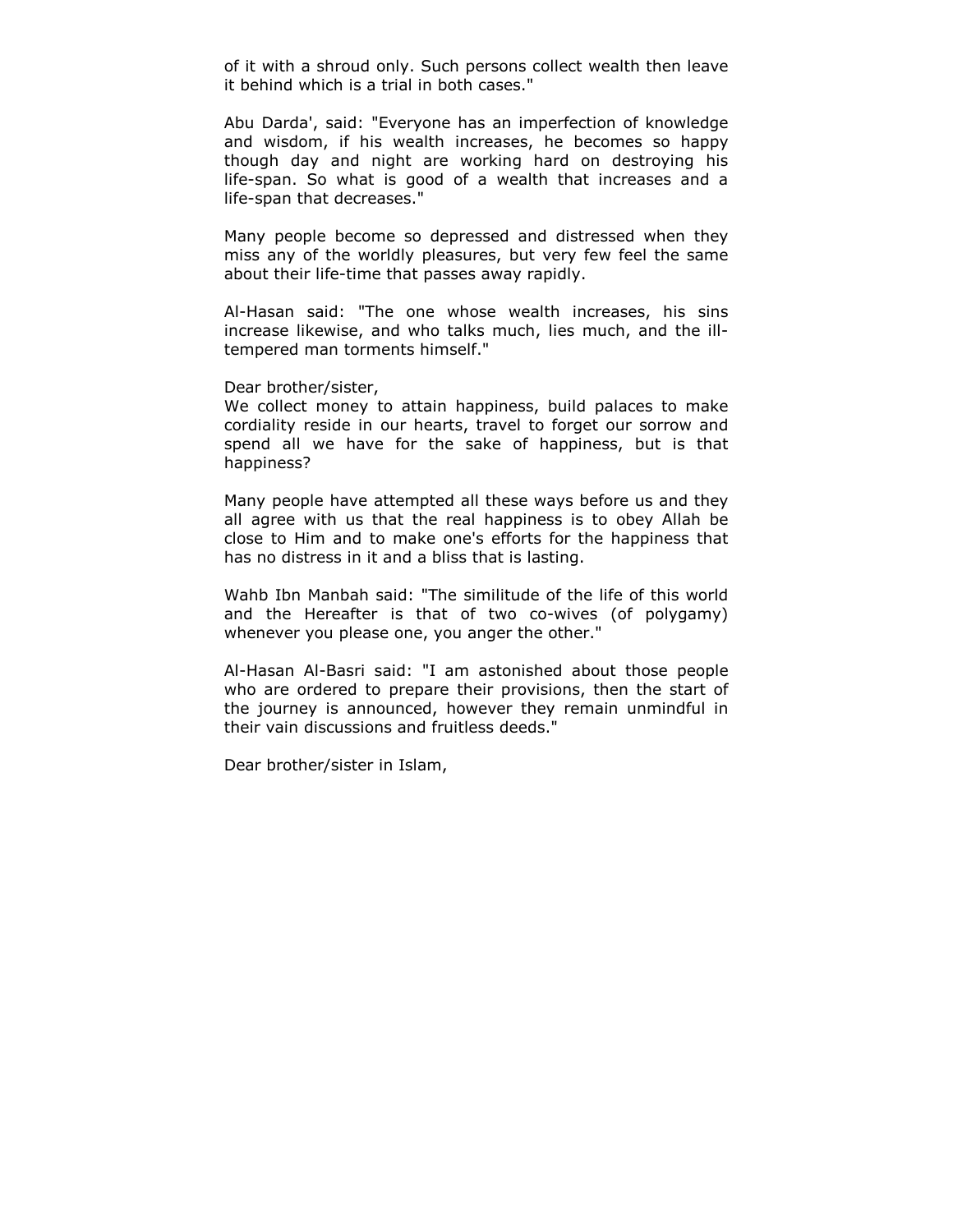What is the standard in this life? And how are things weighed? 'Ali Ibn Abi Talib (radiyallahu anhu) said: "Good does not mean to have big wealth and many children, but to have many good-deeds and much clemency. There is no good in the life of this world but for two men: a man who has committed so many evil deeds and who had turned to Allah in repentance and a man who hastens to perform good works."

A poet said: "I wonder for a man who buys aberration paying guidance as a price, and I wonder more about that man who buys the life of this world paying as a price his religion. But the one who is the most surprising and most unsuccessful is the one who sells his religion receiving as a price the worldly pleasures of others."

### Dear brother/sister,

You should know that the life of this world is like a dream or a transient shade. If it causes someone to laugh a little, it will make him weep a lot. If it causes pleasures for days or weeks, it will cause sorrow for months and years. If it allows its pleasures to people for a short time, it will deprive them of that for a long time.

Hind, the daughter of Nu'man, said: "We were once the most honourable people with the strongest power and all the Arabs needed our help. Now we are the lowest people and all the Arabs pity us."

`Umar Ibn Abdul `Aziz said in a sermon: "O people! You are created to last, but you will be moved from one home to another. You are in the home of choking food and drinks, and you will not enjoy a comfort that pleases you unless you abandon others that you hate to abandon. You must, therefore, work hard to prepare your home of eternity."

A poet said: "If you have obtained the pleasures of the life of this world in addition to a good-looking face and virtue, beware lest you wish on the Day of Resurrection that you were dust."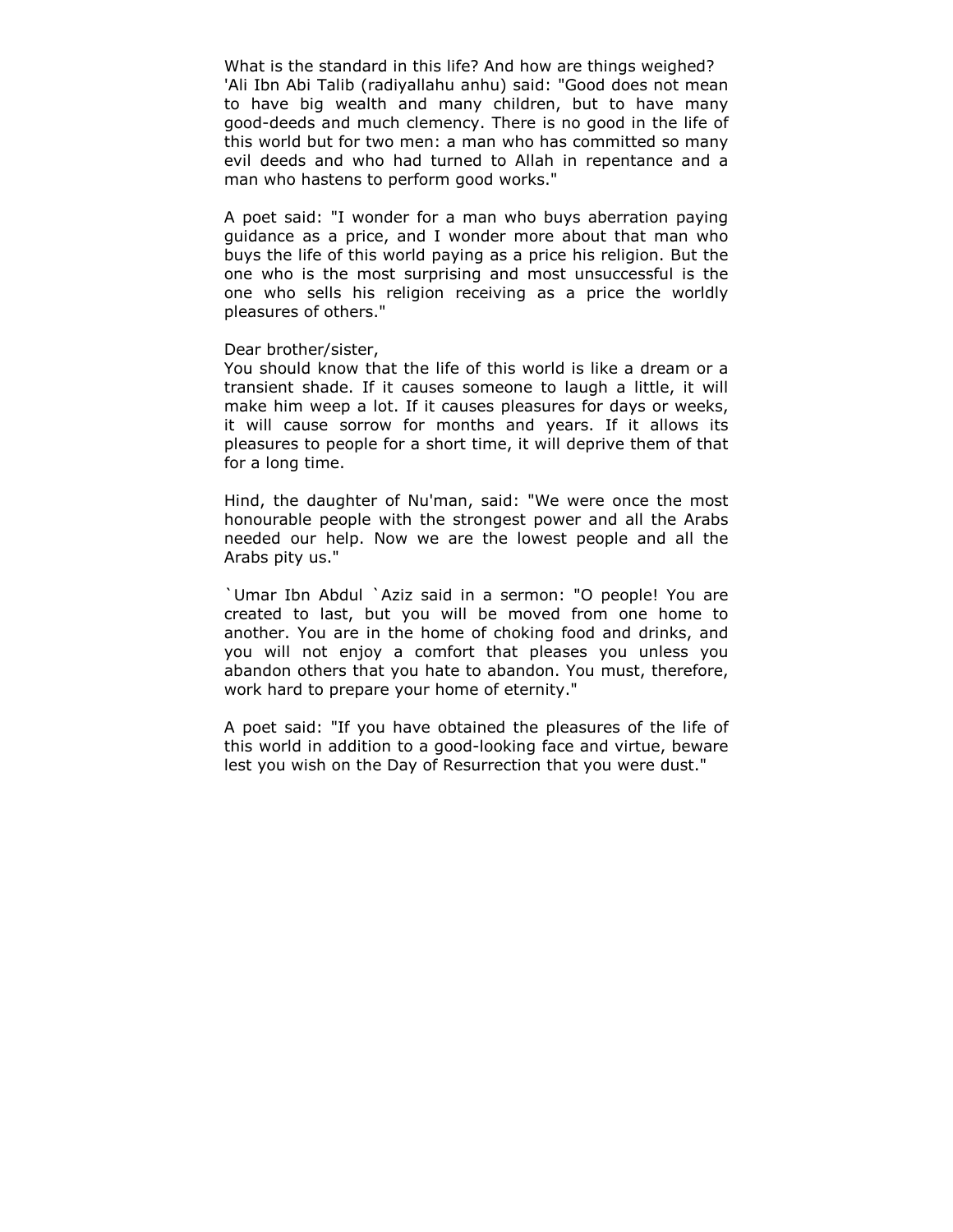Al-Hasan said: "I swear by Him in whose Hands my life is, I know some people for whom the life of this world is lower than the dust they walk on." May Allah have mercy on Al-Hasan, he said so about his time, but what would have he said if he had witnessed our time? People chasing worldly pleasures, severing the bonds of kinship and wasting their time talking about the wealth of this person and the properties of the other. In their meeting they neither remember Allah nor abstain from back-biting and other illegal conducts. They do not remember the narrow dark grave and the horrors that will come.

Al-Hasan said: "How astonishing is the one who laughs whereas he is sure about Hell, and the one who feels happy whereas he is sure about death."

A poet said: "Nights and events pass like dreams whereas we are sleeping. But the most astonishing is that every hour the pace is increasing while we are sitting idle (doing nothing that will be of use in the real life.)"

Should we ever work for the sake of this life? The answer to this question is `Yes.' Islam is a religion that urges people to work - but the following advice must be taken into consideration: A man came to Sufyan Ath-Thawri seeking his advice, and he said to the man: "Work for the sake of this life within the extent of your stay in it, and for the Hereafter within the extent of your stay therein."

We should therefore compare the period of stay in the life of this world and that in the Hereafter. The life span of the people of the nation of the Prophet Muhammad (sallallahu alaihe wasallam) ranges between sixty and seventy years (some people may die earlier). But let us see how long will be the day in the Hereafter, the All-Mighty Allah says:

**(...And verily, a day with your Rabb is as a thousand years of what you reckon.)** (Qur'an 22:47)

Dear brother/sister,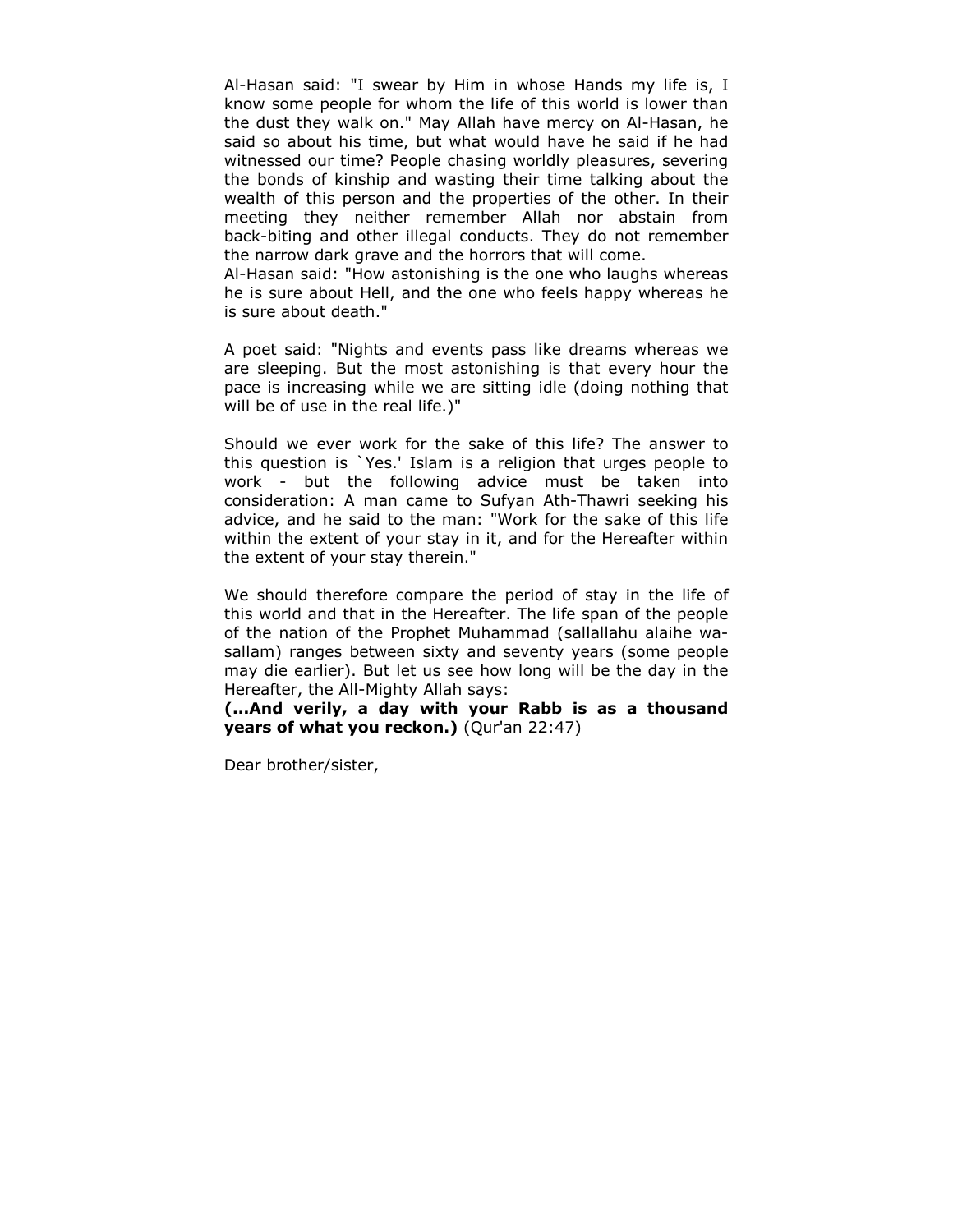The measure is very clear and the difference is obvious: one day in the Hereafter equals one thousand years in the life of this world, and one has to work for the purpose of both the life of this world and the Hereafter, but each with the importance it deserves. May Allah make us successful in His obedience, lead us by His Mercy to the Gardens of Paradise and give us of His Guidance that, which will allow us to attain His Good Pleasure.

#### Dear brother/sister,

If a man desires to know how important he is in the eyes of a king, he should look into the work he is doing for the sake of that king.

We should look, dear brother/sister, to our station with Allah and what we are doing for His sake. If we are doing our utmost for His worship and obedience, then that will make us safe, and if otherwise, we should return to Allah in repentance, ask His Forgiveness and be shy of Him, our Sustainer and Creator.

Shaddad Ibn `Amr said: "The Hereafter is a true promise where a powerful king will judge between the people. The life of this world is full of vanities that are available for both the pious and the sinner. There is no plea for him who hears and disobeys, and no plea against him who hears and obeys. Don't take the life of this world as a valuable thing because it spares none, and don't reject it because the Hereafter can be obtained only through the life of this world."

`Ubaid Ibn `Umair said: "Whoever has a great wealth will have a severe reckoning, and whoever has numerous followers will have an equal number of Satans, and whoever is close to a ruler is remote from Allah."

## Dear brother/sister,

The All-Mighty Allah has made the life of this world temporary vanities and passing enjoyment, whereas He made the Hereafter an abode of recompense and reward. The life of this world was encircled with pleasures, the All-Mighty Allah says: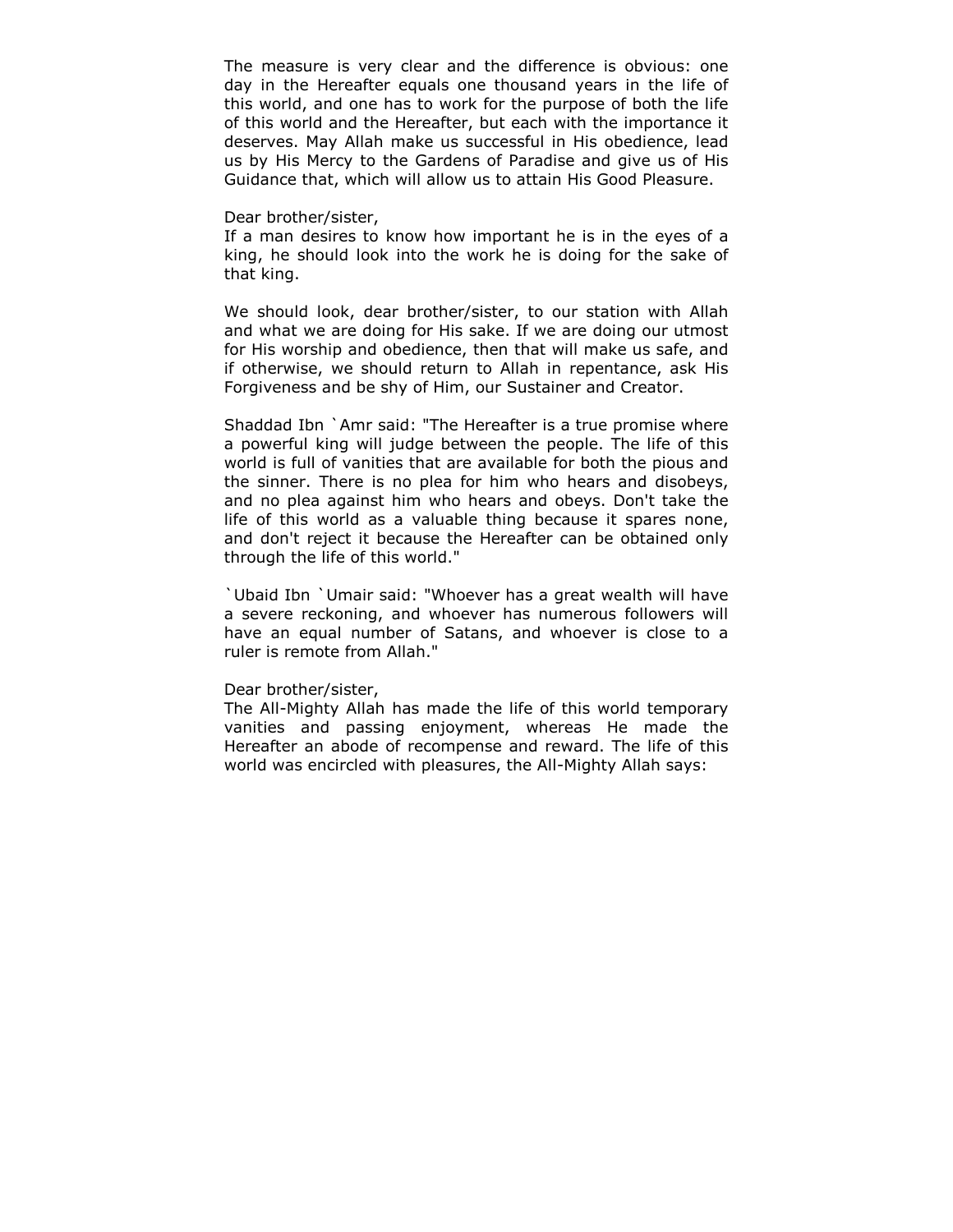**(Beautified for men is the love of things they covet; women, children, much of gold and silver [wealth], branded beautiful horses, cattle and well-tilled land. This is the pleasure of the present world's life; but Allah has the excellent return [Paradise with flowing rivers] with Him.)** (Qur'an 3:14)

In this Qur'anic Verse the All-Mighty Allah states that the beauties and pleasures of the life of this world are: women, the greatest of life's pleasures and the most important of its trials; the children who are the perfection of man's pride and honour; wealth and properties, horses, used by men in their travels and in their fights; and land which produces their food (i.e. vegetable, fruits ---etc)

Then the All-Mighty Allah adds that all these pleasures are passing and that in the Hereafter there are better and more lasting pleasures, He says:

**(Say: "Shall I inform you of things far better than those? For Al- Muttaqun [the pious] there are Gardens [Paradise] with their Rabb, underneath which rivers flow. Therein [is their] eternal [home] and Azwajun Mutahhratun [purified mates or wives]. And Allah will be pleased with them. And Allah is All-Seer of [His] slaves.)** (Qur'an 3:15)

Then Allah states that category of men for whom these eternal pleasures are reserved, He says: **(Those who say: "Our Rabb! We have indeed believed, so forgive us our sins and save us from the punishment of the Fire." [They are] those who are patient, those who are true [in Faith, words, and deeds], and obedient with sincere devotion in worship to Allah. Those who spend [give the Zakat and alms in the Way of Allah] and those who pray and beg Allah's Pardon in the last hours of the night.)** (Qur'an 3: 16,17)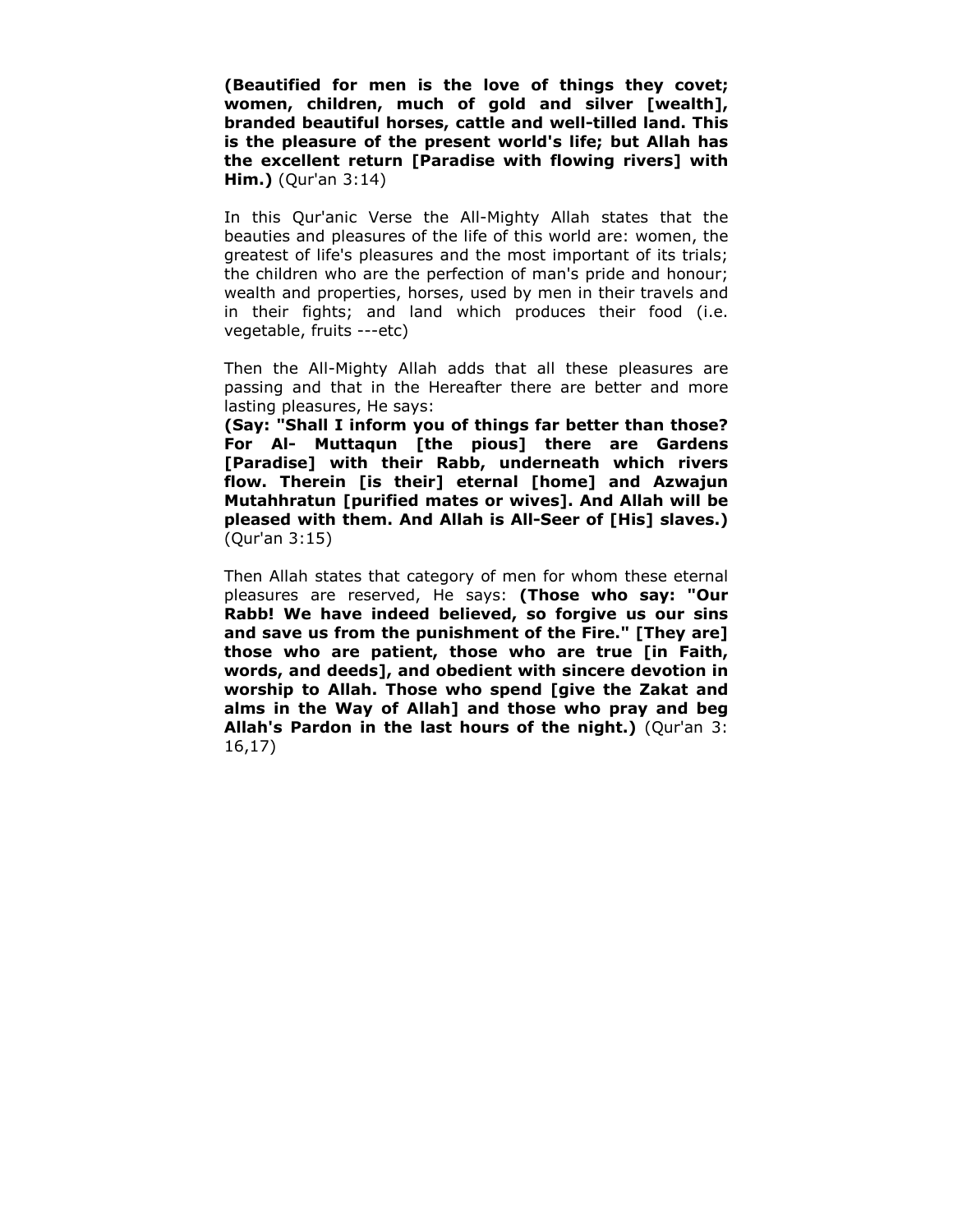`Umar Ibn Al-Khattab (radiyallahu anhu) wrote to Abu Musa: "You will never obtain the reward in the Hereafter by a means that is better than abandoning the pleasures of the life of this world."

Abu Hazim said: "If a man enters Paradise only by abandoning all that he loves of this life, that would have been a low price, however, he can enter Paradise by abandoning only a thousandth of what he loves of the life of this world."

Al-Fudayl Ibn `Ayyad said: "Man's fear of Allah is equal to his knowledge of Him and his renunciation of worldly pleasures is equal to his desire in the Hereafter."

Al-Hasan said: "The people who will have the easiest reckoning on the Day of Resurrection are those who have done the reckoning of themselves in the life of this world, who have considered well their deeds and intentions, completed what is for Allah's sake and abstained from what is not. And the reckoning will be heavy for those who jeopardise their religious duties in the life of this world and make no reckoning of themselves, because they will discover that the All-Mighty Allah has recorded even the weight of an atom of their deeds, the All-Mighty Allah says:

**(...They will say: "Woe to us! What sort of Book is this that leaves neither a small thing nor a big thing, but has recorded it with numbers!" And they will find all that they did, placed before them, and your Rabb treats no one with injustice.)** (Qur' an 18:49)

Whoever contemplates the farm of the life of this world and the time of harvest, sees that it is a serious matter and not an amusement. What a man forwards today will find tomorrow, on a Day when every nursing mother will forget her suckling, and every pregnant one will drop her load.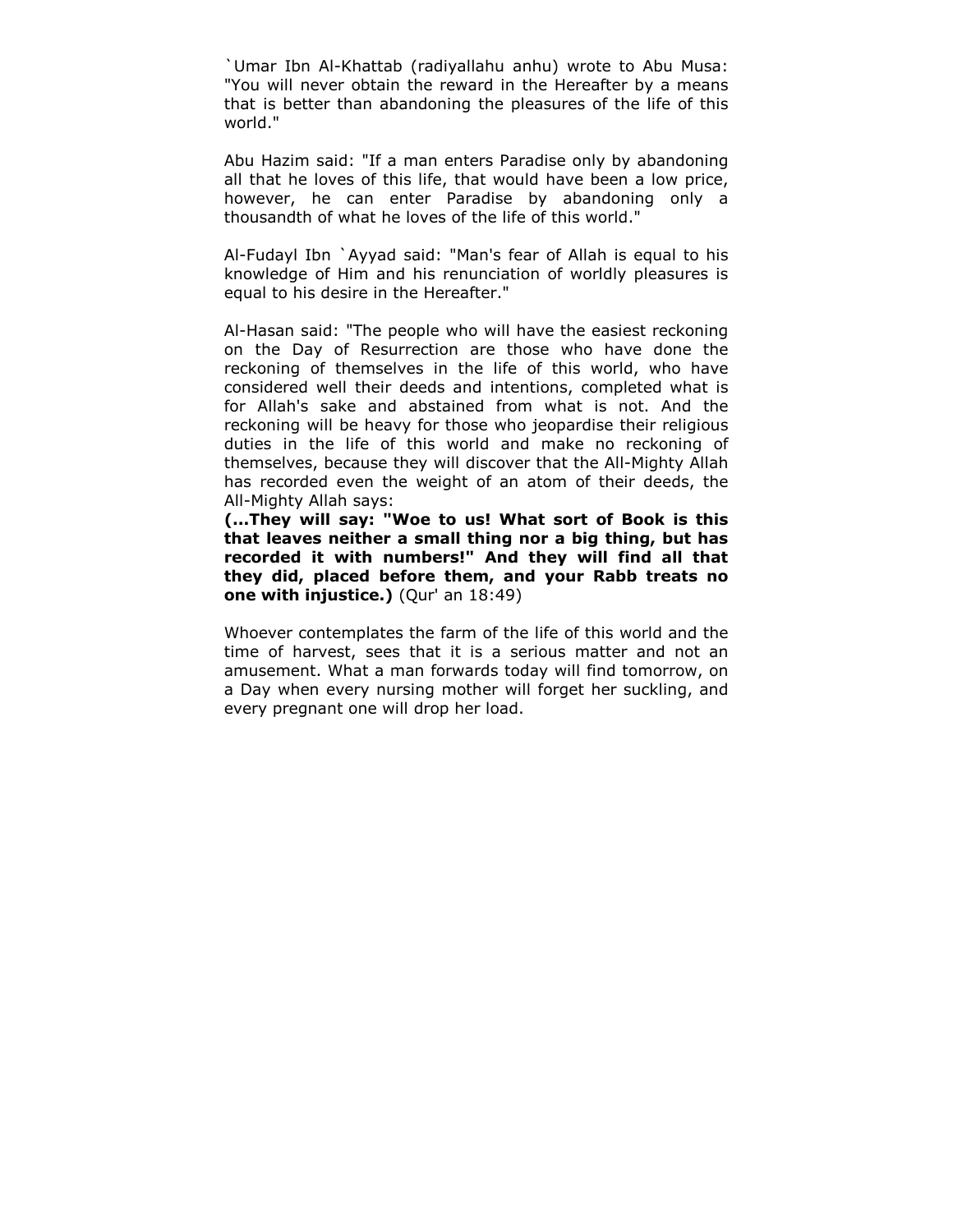Salman Ibn Dinar said: "What you love to have with you in the Hereafter you should advance today, and what you hate to have with you, you should abandon today."

Yahya Ibn Mu'adh said: "Night is so long therefore don't shorten it with sleep, and day is so pure therefore don't soil it with your sins."

Shumail Ibn `Ajlan said: "Whoever considers death before his eyes, does not bother whether he lives in luxury or in hardship."

A poet said: "O you unmindful man! Whereas time is a lesson for you, if you are asleep, remember that time is awake."

Muhammad Ibn Sugah said: "There are two deeds if we are tormented only for them then we will be deserving that torment: a man receives a worldly benefit and becomes so happy and Allah knows that the man has never expressed such happiness for performing an obedience or attaining a religious benefit; and a man loses a worldly benefit and becomes so sorry for that, however Allah knows that he has never expressed such sorrow for committing an evil deed or missing a religious duty."

Muhammad Ibn Wasi` said: "Is it not astonishing to see someone weeping in Paradise?" The people answered: "Yes" He added: "It is more astonishing to see someone laughing in the life of this world whereas he doesn't know his destiny."

A poet said: "Take your provisions from this life because you don't know when night comes whether you will live till dawn or not. How many young men that was laughing during the day whereas his shroud was being prepared and he knew nothing about it. How many young child whose parents hoped to see an old man but was already sent to the graves. And how many a brides that was beautified for their bride-grooms, but death took them both on the night of their wedding."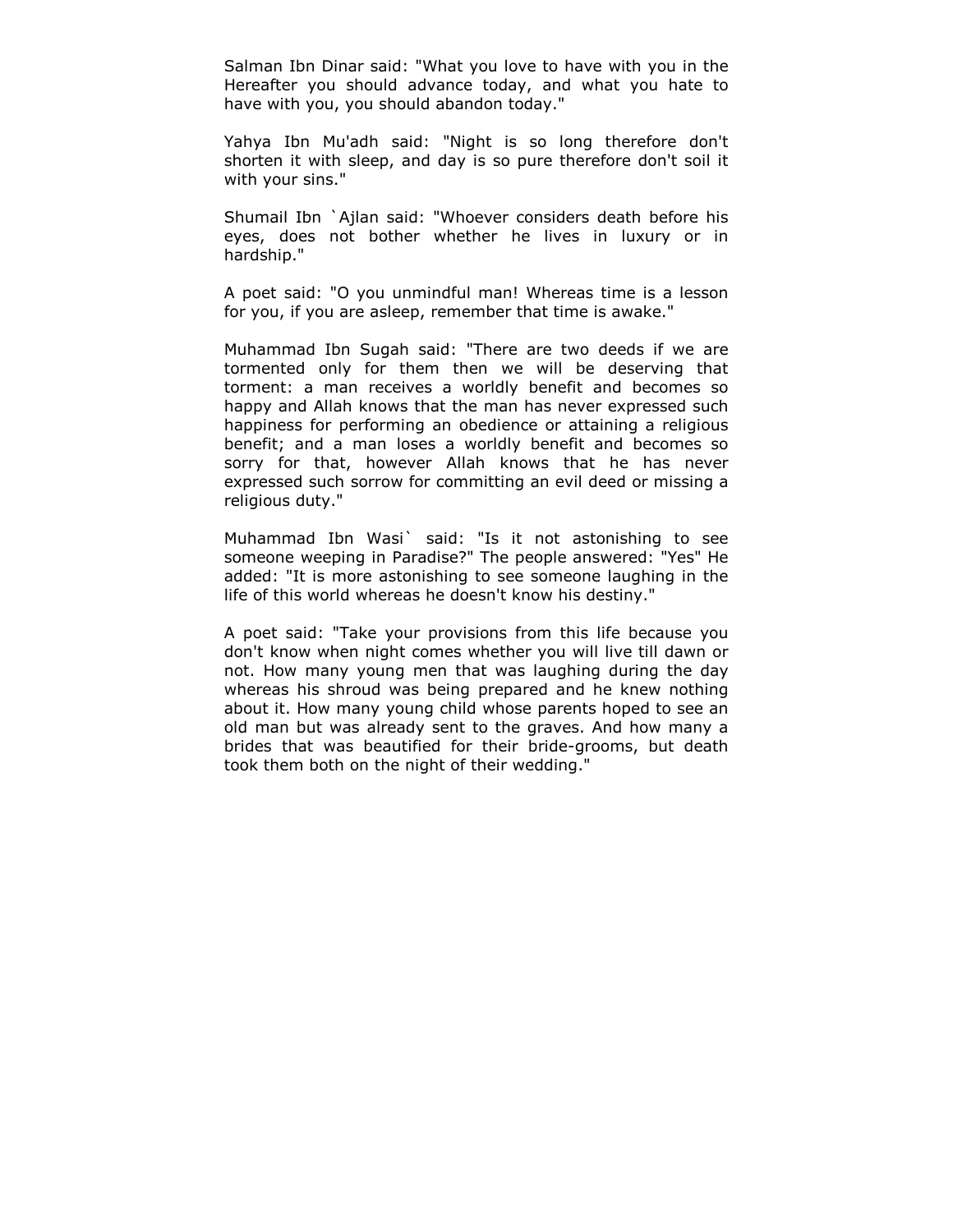The life of this world is a home of wishes and pride, so you should beware of it. Its wishes are untrue, its hopes are false and its felicity is vexation, so you are in a danger. The life of this world is either a passing bounty, a coming affliction, a painful disaster or an inevitable death.

Abu Hurairah (radiyallahu anhu) said: "You are not true to yourselves: you hope for things that you don't attain, you collect wealth that you don't spend and you build houses where you will not live."

A poet said: "Don't seek anything other than contentment, because therein is the bliss and the comfort of your body. Then consider the case of a person who possesses the whole world, can he take with him in the grave more than cotton and a shroud?"

Abu Muhriz At-Tafawi said: While I was a young man I complained about distress to a slave-woman who said: "O my son! Seek help in the honour of satisfaction and not in the humiliation of pursuits. I see in many cases that few are safe." He added: "I still benefit from that advice as regards satisfaction."

Shu'aib Ibn Harb said: "Whoever seeks the life of this world should prepare himself for humiliation."

And whoever prepares for humiliation sets free his desires, legal and illegal becomes equal for him, he earns for material benefits and worldly pleasures."

## Dear brother/sister,

The All-Mighty Allah has made the Hereafter a home of recompense and reward and the life of this world a home of tolerance, trouble and preparation. And preparation in the life of this world is not limited to the Hereafter but includes this life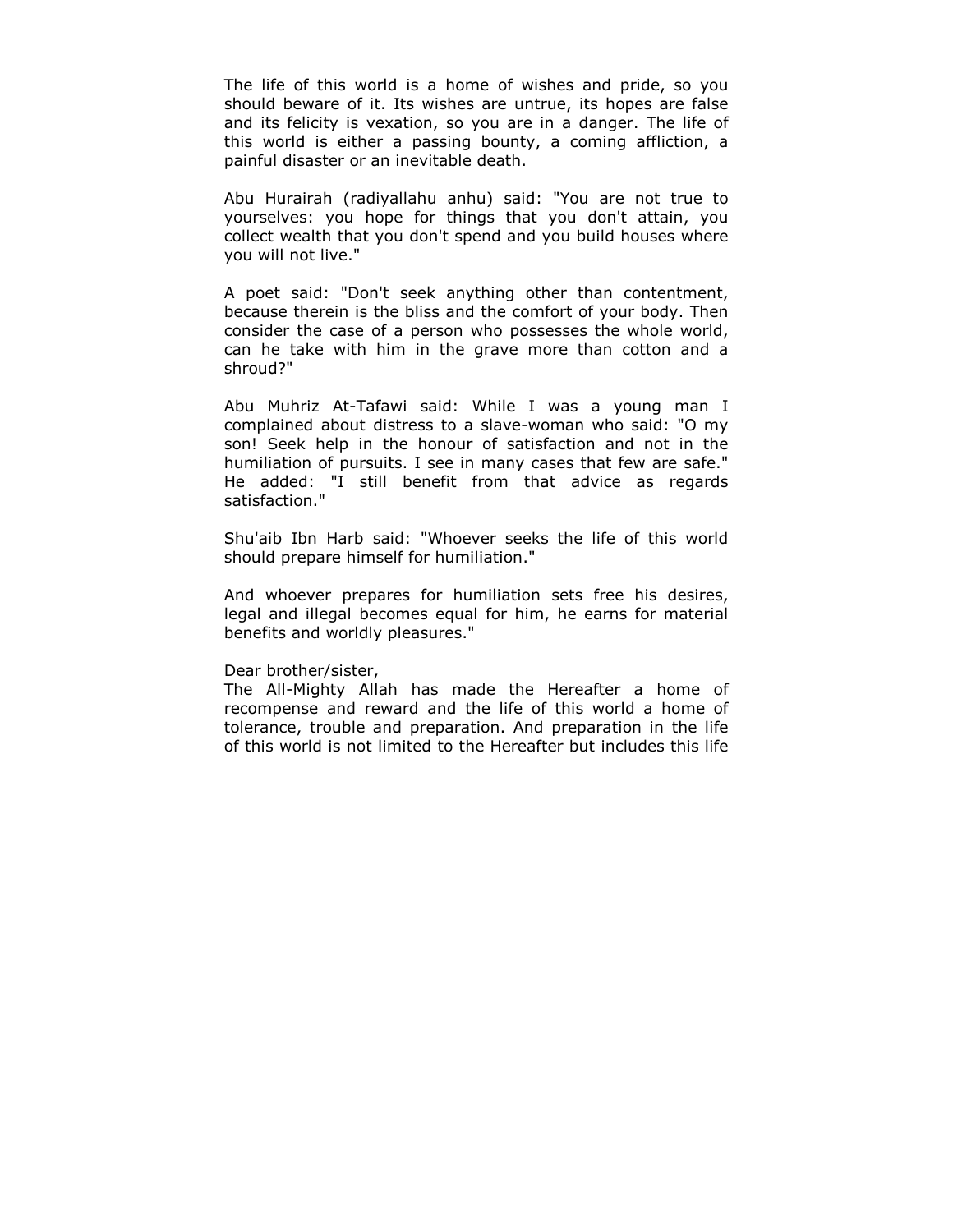as well because this life is a farm that is harvested in the Hereafter.

Yahyd Ibn Mu'Adh said: "It is difficult to renounce the life of this world and it is even more difficult to renounce Paradise, but the dowry of Paradise is the renunciation of the life of this world." Dear brother/sister, Have we paid this dowry?

We are unmindful, and busy with the worldly amusement, though we know that every happiness is followed by sorrow and every bliss is followed by vexation.

An early scholar said: "O man! You are in need of your share of the life of this world, and your need is greater for your share of the Hereafter. If you start with your share of the life of this world, then you will lose your share of the Hereafter and even jeopardise your share of this life. And if you start with your share of the Hereafter, then you will get your share of the life of this world as well."

A poet said: "How can he live happily, the one who knows that the Rabb of the creation will question him, then punishes him for wronging others and rewards him for the good deeds he had performed."

Al-Hasan Al-Basri wrote to `Umar Ibn Abdul `Aziz: "The life of this world is a temporary home and not a permanent one. Adam (M) was sent down to this life as a punishment for him, so beware of it. The best provision to take from this life is to renounce it, and the best of its riches is poverty in it. It humiliates the man who honours it and impoverishes the man who collects its benefits. It is like poison eaten by someone who ignores it, then it causes his death. You should therefore be like someone who cures an injury, he has patience in taking medicine lest his injury may take a long time to heal. Beware of this life which is arrogant and deceptive. It appears like a beautiful bride towards whom the eyes turn and the hearts show passionate love, then kills whoever marries her. A man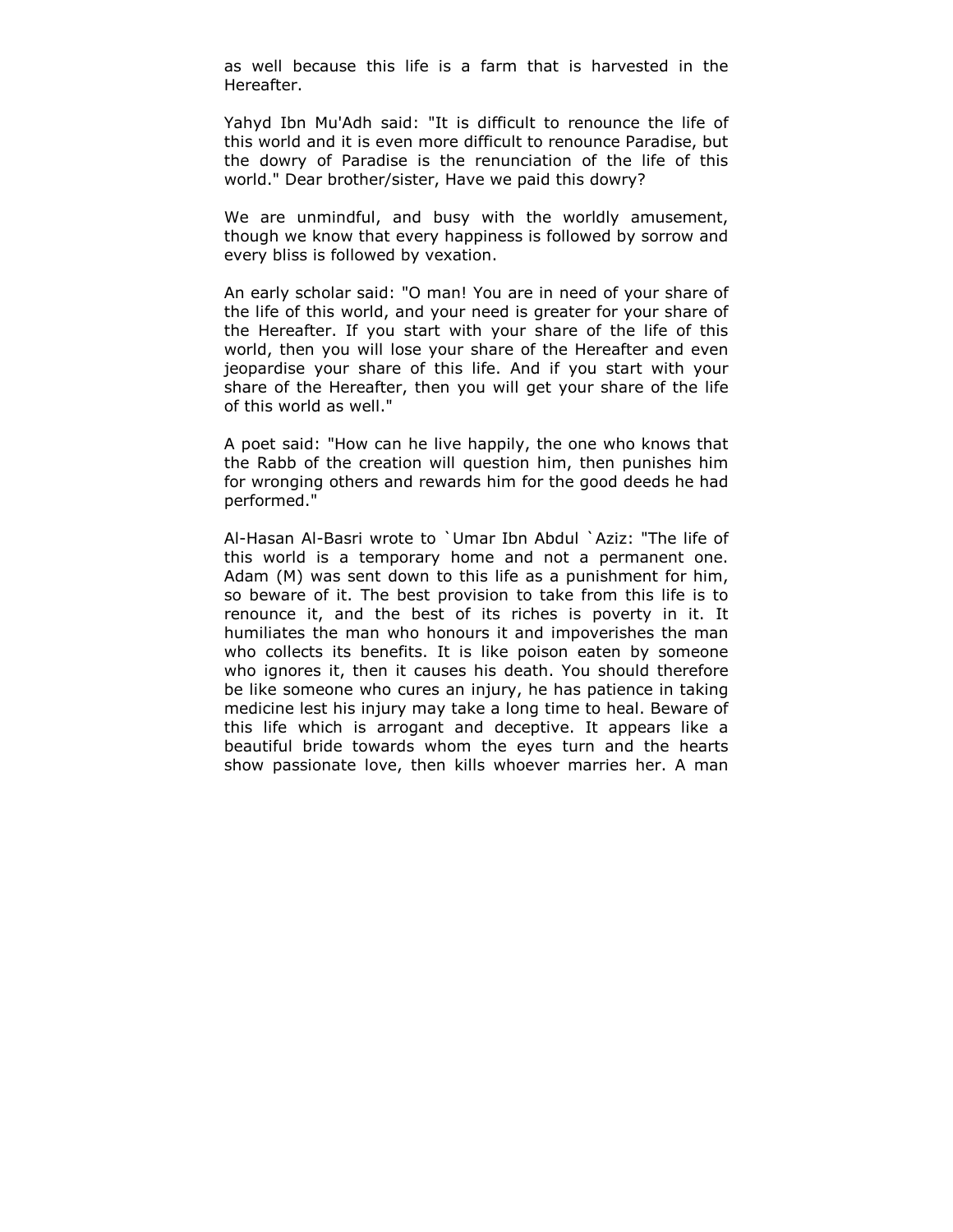may get what he wants of this life's pleasures, keeps himself busy with that and forgets the Hereafter till he stumbles off. He will then feel sorrow and regret and leave it without preparing any provision for the Hereafter.

The life of this world was presented to the Prophet Muhammad with all its treasures but he rejected it. He hated to love what his Creator has hated and to honoured what Allah humiliated. Allah has taken away the pleasures of this life from the pious men to test them and gave plenty of that to his enemies to mislead them. It is narrated that the All-Mighty Allah said to Moses (alaihis salam): "When you see riches coming towards you, say: This is a hastened punishment for a sin," and if you see poverty coming towards you say: "Welcome, the motto of the pious."

Dear brother/sister,

Life is being rolled up before you and the sun of the Hereafter is about to rise, so how do you see that?

When Salman was dying, he wept and the people asked: "Why do you weep?" You are the Companion of the Prophet. He replied: "I don't weep desiring this life or regretting departure therefrom, but Allah's Messenger has commanded us and we disobeyed him." He said that: "The man from among us should have provisions in this life just like that of a traveller, only enough for his journey." When Salman died the people discovered that the value of all the property he left behind, did not exceed thirty Dirhams (coins).

Life is a dark night and an extended mirage, and can be limited only by renunciation, satisfaction and contentment with what Allah has given, and by spending the days and nights in Allah's obedience.

Malik Ibn Dinar said: "The people who love the life of this world have left it without tasting the best thing therein." He was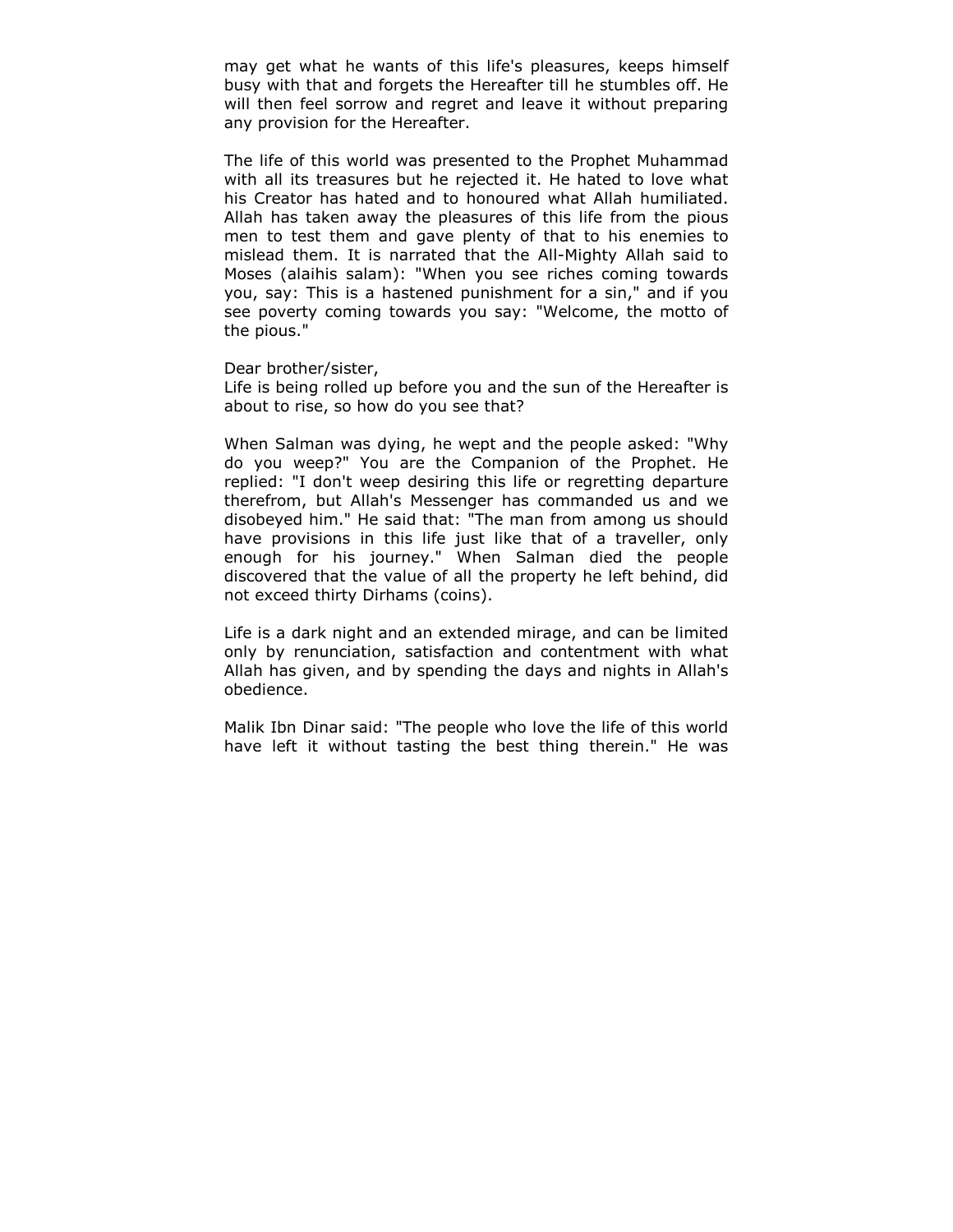asked: "What is that?" He answered: "Knowledge of the All-Mighty Allah

Abu Darda' said: "Had it not been for three things, I would have preferred to be under the earth:

1- Brothers and friends visiting me and choosing fruitful speech.

2- To cover my face with dust in prostration to Allah.

3- To go out for Allah's Sake."

Dear brother/sister,

If you contemplate well the life of this world, you will see that it is three days; a day that has passed and for which you don't hope, a day that you live and that you should make the utmost benefit thereof, and a day that is yet to come and that you are not sure whether you are going to live or die before it. In this life you should seek the Hereafter, because out of this life you are going to have nothing but what you have sent for yourself beforehand. Therefore, you should not keep your wealth for yourself and follow what you will leave behind.

About the one who seeks the pleasures of the life of this world, Al-Hasan said: "I swear by Allah they will not last for him nor will he last in this life. He will not be safe from its evils, burden and reckoning, then he will be taken out of it in a shroud."

'Ali Ibn Abi Talib (radiyallahu anhu) wrote to Abdullah Ibn 'Abbas (radiyallahu anhu): "Man feels unhappy for missing what he can never have and happy for what he can never miss. So be happy for what you have gained of the benefits of the Hereafter and sorry for what you have missed of that. Don't feel happy for what you have obtained of the worldly benefit and be concerned about what will come after death."

A poet said: "A man who seeks the pleasures of the life of this world whatever his life span is, and however great are the pleasures and benefits he has achieved, is like someone who has built a house that collapsed at the moment of completion."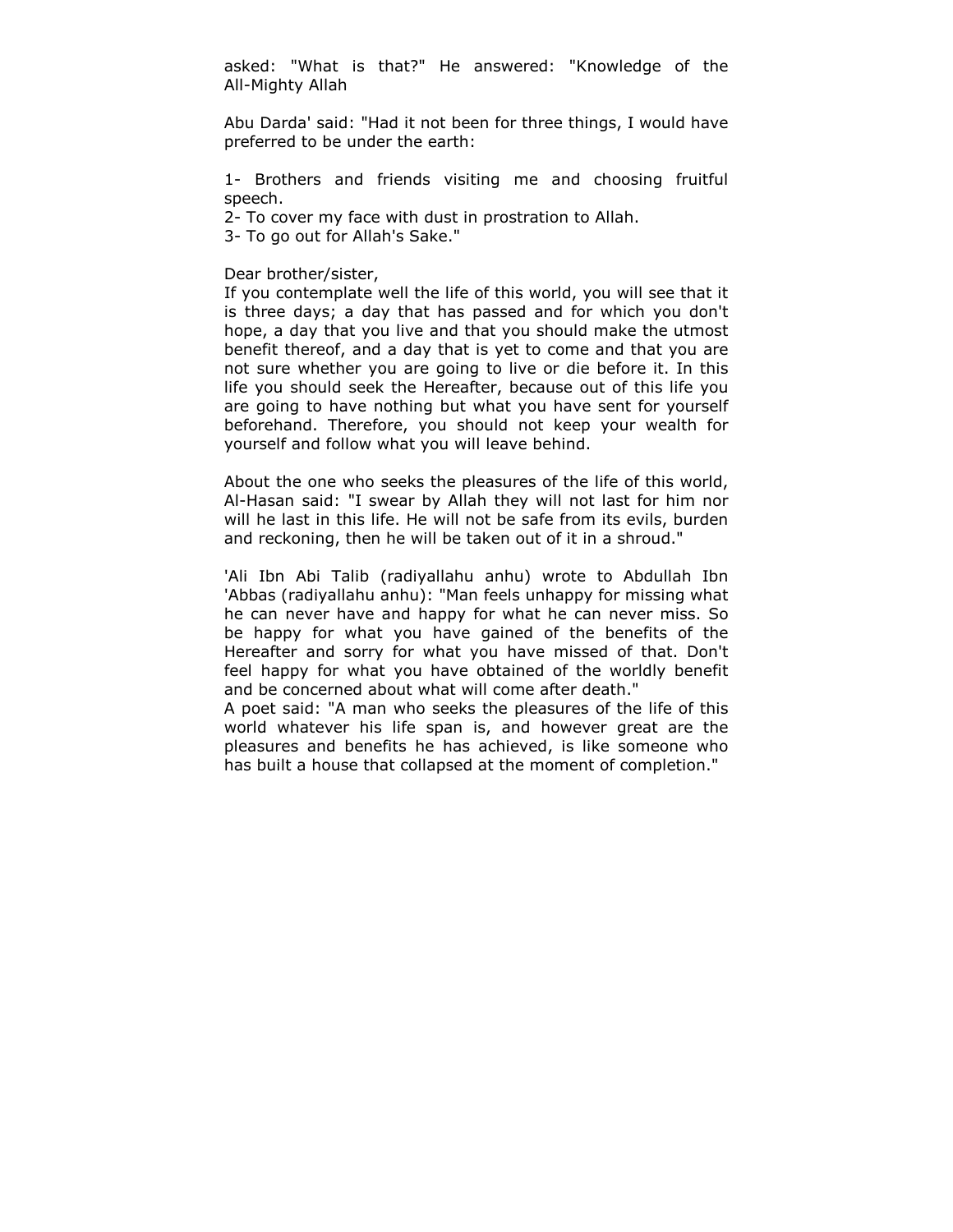Dear brother/sister, Man should be worried about the following five points:-

1- The past sins about which he is not sure whether they have been forgiven by Allah or not.

2- The good deeds whether they have been accepted or not.

3- He knows how his life has been spent up to date but should be concerned about the future.

4- He knows that Allah prepared two dwellings in the Hereafter and he is not sure that in which one he is going to be (Paradise or Hell).

5- He does not know whether Allah is pleased or displeased with him.

Whoever is concerned about these five points in his life, has a strong reason not to laugh.

At-Taimi said: "The difference between you and the pious people is that when the pleasures of this life came towards them they fled from them, whereas you follow them when they turn away from you."

A poet said: "Have you not heard the news of the old generations and what time has done to them. If you don't know, these are their homes already effaced by the rain and wind. They have all passed through this stage and all the coming generations will do the same till the Day of Resurrection. Therefore, you should wake up from your unmindfulness because that Day is so close now. If you refuse to wake now, then you will wake when your cover is removed (after death); you will remember my advice, but it will be too late."

Abil Dharr Al-Ghifari stood up near the Ka'bah and said: "O people! Come to a brother who is going to advice you." When the people came towards him he continued: "If any of you intends to set out for a journey won't he take the required provisions to assist him to reach his destination?" They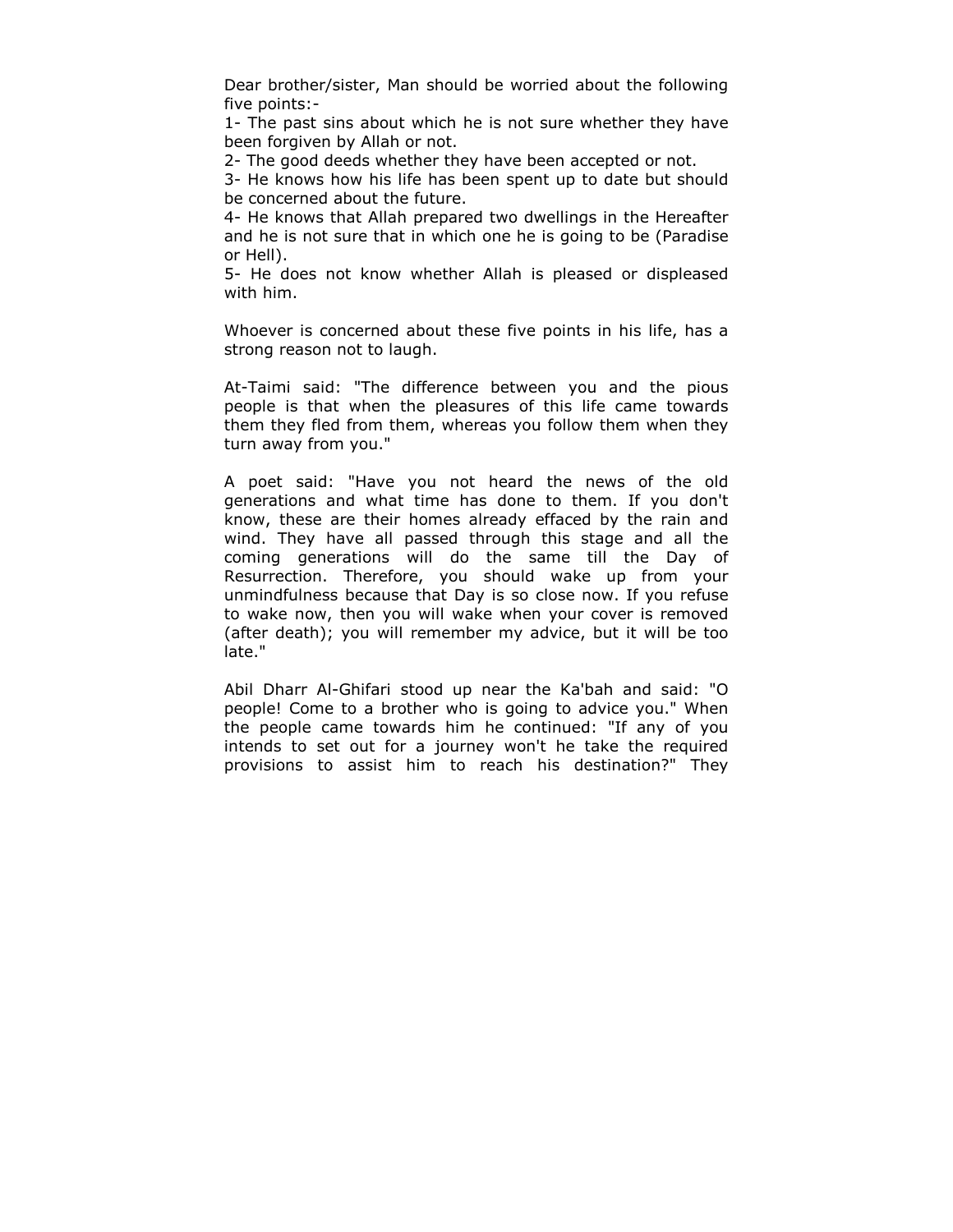answered "Yes" He added: " The Day of Resurrection is the most remote destination for your journey, you should therefore, take what will be good for you" They asked: "What will be good for us?" He answered: "Perform Haj j (Pilgrimage) for the horrors of the Hereafter, observe fasting on a very hot day for the long Day of Resurrection, and perform prayer in the darkness of the night for the loneliness of the grave. Say a good word or keep a bad one, give charity to the poor. Make your life, of two sessions; one to perform good deeds seeking the Hereafter and the other to have legal gains to spend on your family and to send beforehand for yourself in the Hereafter."

### Dear brother/sister,

In a clear contrast between ourselves and our forefathers AI-Hasan Al-Basri said: "I knew some people and some sects who did not feel happy when they would obtain any of the worldly pleasures, or to follow them when they would turn away. The life of this world has been for them lower than the dust they walk on. They spent their nights praying, weeping and supplicating Allah (). When they would perform a good deed, they used to praise Allah for that and to invoke Him to accept it, and when they would commit an evil deed they used to ask Allah to forgive them. I swear by Allah they were saved from sins only by Allah's forgiveness, May Allah have mercy on them."

## Dear brother/sister,

The poet said: "You accumulate your sins one above the other and covet, inspite of that, to have the reward of a good worshipper and enter Paradise! Don't you know that Adam (alaihis salam) was sent out of it because of a single sin he committed."

Abu Darda' (radiyallahu anhu) said: "I love poverty so as to be modest before my Rabb, I love death because I am longing to see the All-Mighty Allah and I love sickness so as to expiate my sins."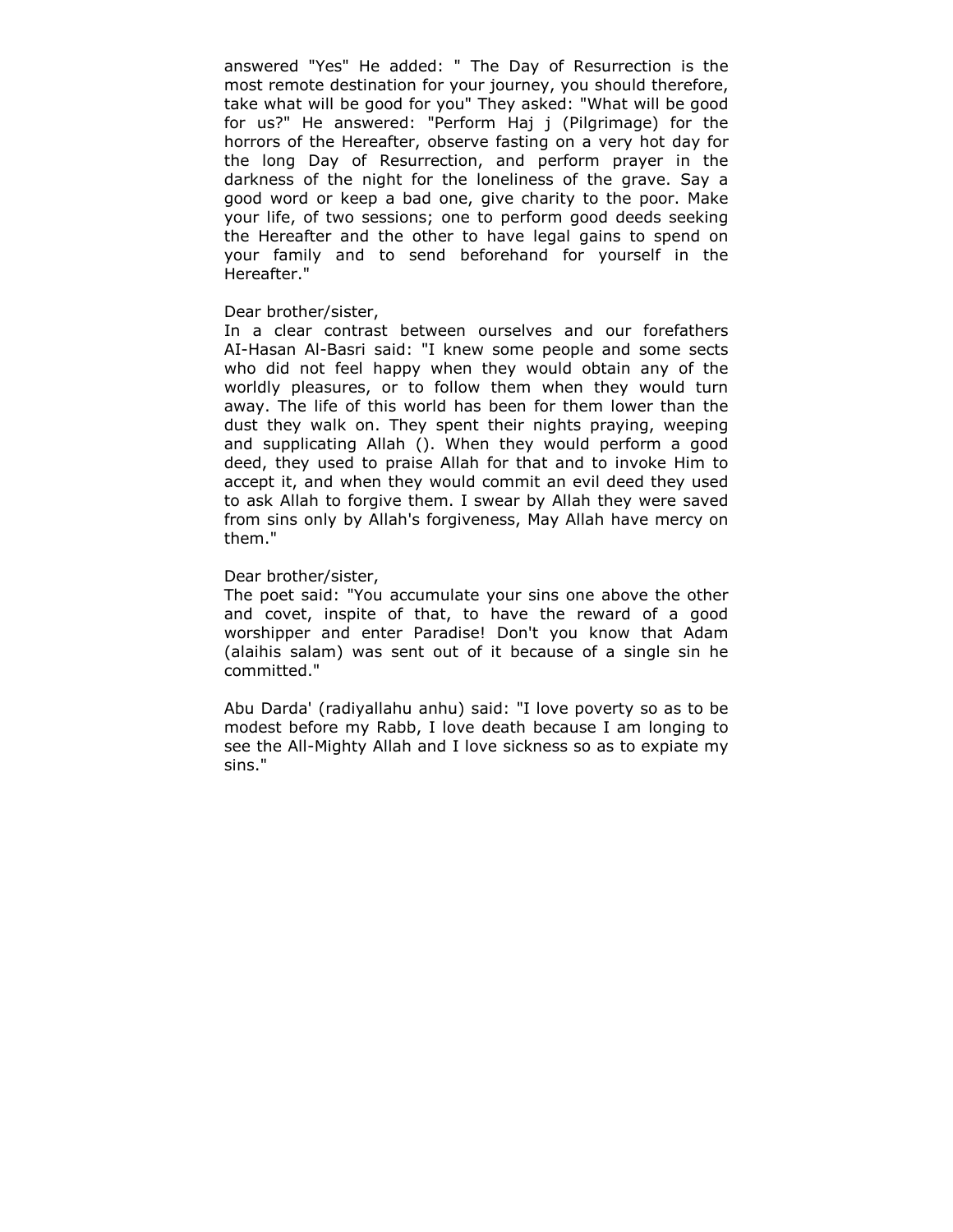A poet said: "People are covetous in this life, though its happiness is mixed with vexation. Their sustenance was not given to them because of their intelligence, but this is what Allah has decided beforehand. How many wise scholars who are poor, and how many fools who live in luxury inspite of their dereliction. Had it been a matter of force, falcons would have snatched away the sustenance of sparrows."

The life of this world, however low and mean it is, remains the passage to one of the dwellings of the Hereafter: Paradise or Hell.

## Allah's Messenger said:

"The reckoning was done for a man from the past nations but there were no good deeds in his records." That man was so rich during his life and used to mix with the people and to order his subordinates to be kind to the needy. The All-Mighty Allah said to the angels: "We are more deserving of that than him, We forgive him." (Narrated by Bukhari and Muslim)

Al-Shaft'e said: "The greatest of deeds are three: "To give generously out of the few that you have, to be devoted to Allah in loneliness and to say the truth in the face of someone who is hoped and feared."

# Dear brother/sister,

You are a traveller in the life of this world, but one day your journey will have an end and you will have to step down.

A poet said: "If you do not take in your journey in this life the provisions of piety, and if you meet after death someone who has done so; then you will regret for not having been like him and for not having deposited any balance in your account for that day."

Dear brother/sister,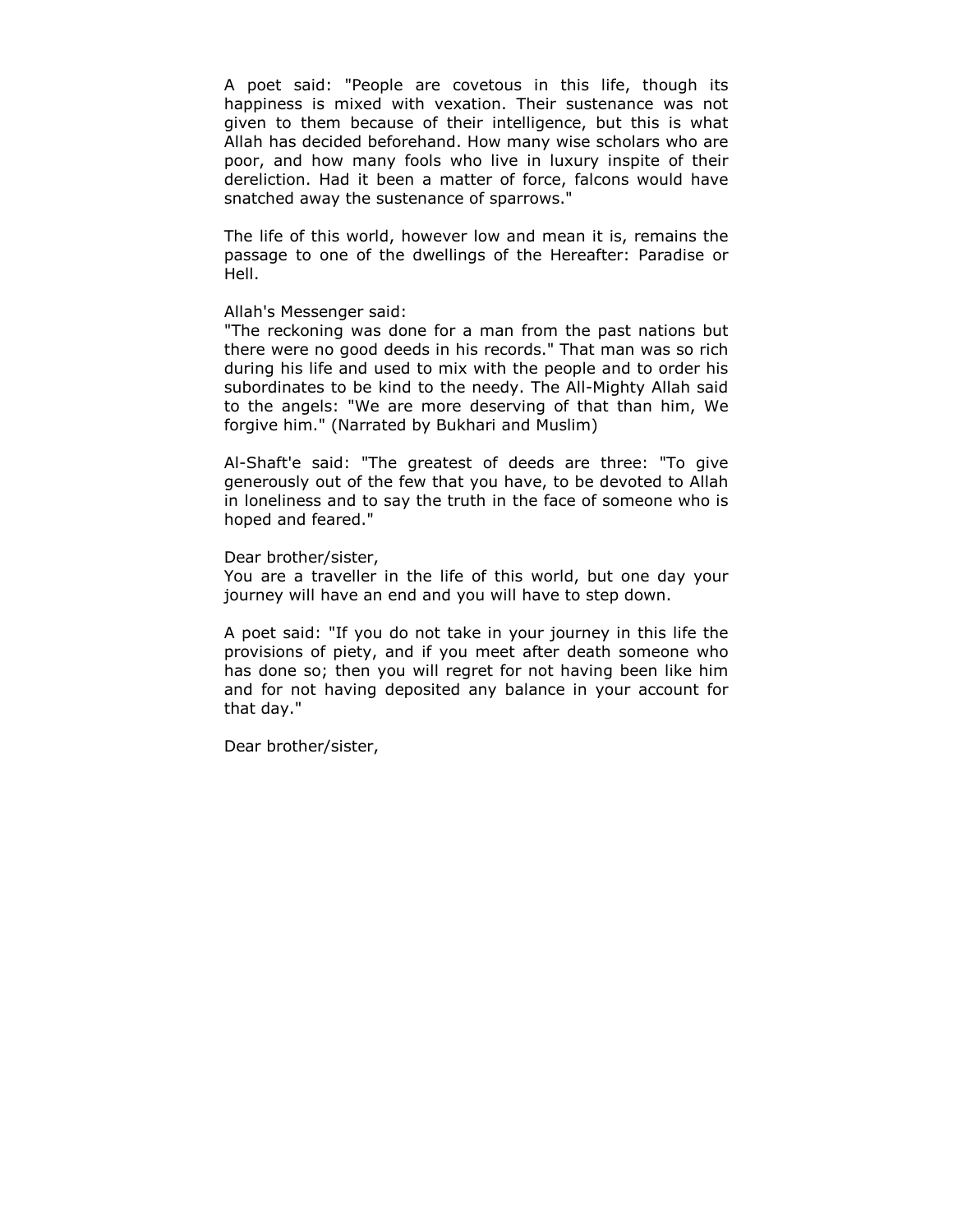How astonishing is he who knows that death is true, then laughs! Who knows that Hell is true, then feels happy and who knows that preordainment is true then worries about his sustenance.

Abn Bakr Al-Marath said: "I visited Ahmad Ibn Hanbal" one morning and said to him: "How are you?" He answered: "How is he the one whose Rabb requires to perform his duties, whose Prophet requires to flow the Sunnah (Prophetic traditions), the two angels require that he rectifies his deeds, his human self requires him to follow its desires, Satan requires him to commit evil deeds, the angel of death requires him to give his life and his children require him to satisfy their needs."

A wise man said: "Whoever alleges that he hates the life of this world is a liar until he proves truthful and if he proves so, then he is a mad man."

The one who follows the pleasures of this life can never hate it, and the one who seeks the Hereafter does not hate this life because it is the place of work and the farm that is cultivated here but harvested in the Hereafter.

Another wise man said: "How can he feel happy the one whose day demolishes his month (gradually) and whose month demolishes his year and whose year demolishes his life span. How can he feel happy the one whose life-span leads to death."

Paradise and another will be in the lowest bottom in Hell. Death is the only delay between man and any of the mentioned stations.

The believer's resolution is attached to the Hereafter and everything in the life of this world reminds him therewith. We see, for instance, when a group of craftsmen enter in a house each of them focuses on the part that constitutes his specialisation; a carpenter looks at the doors and windows, a mason looks at the walls and a draper looks at the sheets and cloth. When a believer sees darkness he remembers the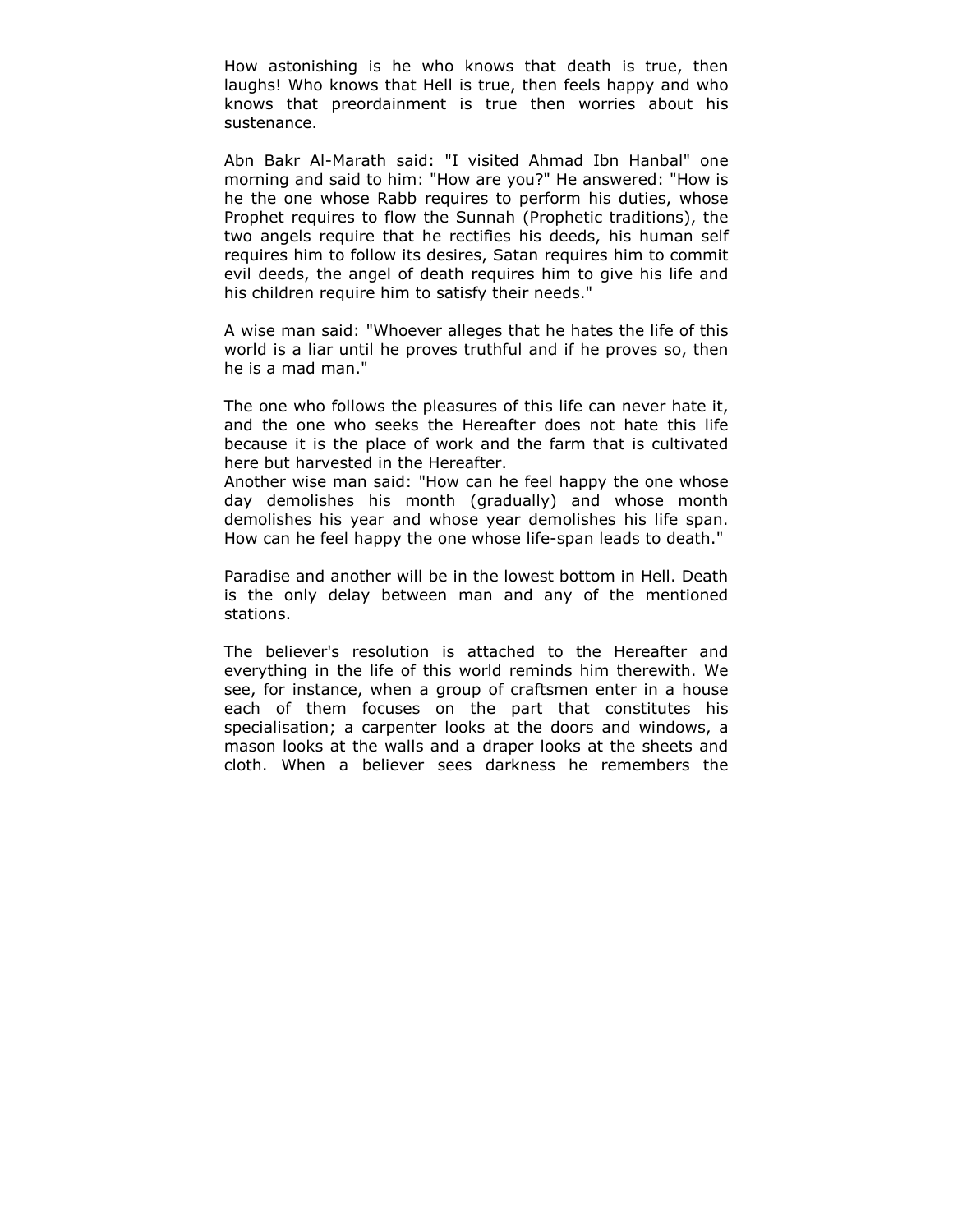darkness of the grave, when he sees a painful sight he remembers Allah's torment, when he sees sleeping people he remembers dead people in their graves and when he sees pleasures he remembers Paradise.

Abdullah Ibn Mas'ud (radiyallahu anhu) said: "O people! You are in the passage of day and night. Your life span is decreasing. Your deeds are kept and death comes suddenly. Everyone will harvest what he has sown. A covetous man cannot get what Allah has not predestined for him. Whoever is given good that is from Allah, and whoever is saved against evil, then Allah is his Protector. The pious people are masters, jurists are leaders and being in the company of such people is a benefit."

Abu Darda' (radiyallahu anhu) said: "Before Islam I used to be a merchant, and after the advent of Islam I was busy with commerce and worship, but it was so difficult for me to combine the two, that I renounced commerce and turned towards worship."

This does not mean that man should absolutely abandon working for his sustenance, but that the pleasures of this life should not be his main objective. Islam urges man to work and considers that a holy activity if the intention is sincere and the person is loyal.

Abdullah Ibn Mas'ud (radiyallahu anhu) said: "Whoever seeks the life of this world damages his rewards in the Hereafter, and whoever seeks rewards in the Hereafter, damages the pleasures of this life. You should therefore damage this transient life for the sake of the permanent one."

The life of this world has a big share in ourselves. We talk only about its pleasures and feel sorry for what we miss thereof. Even the social relations are now governed by material benefits. One of my neighbours was a high official who used to have many visitors. One evening I saw that man sitting in the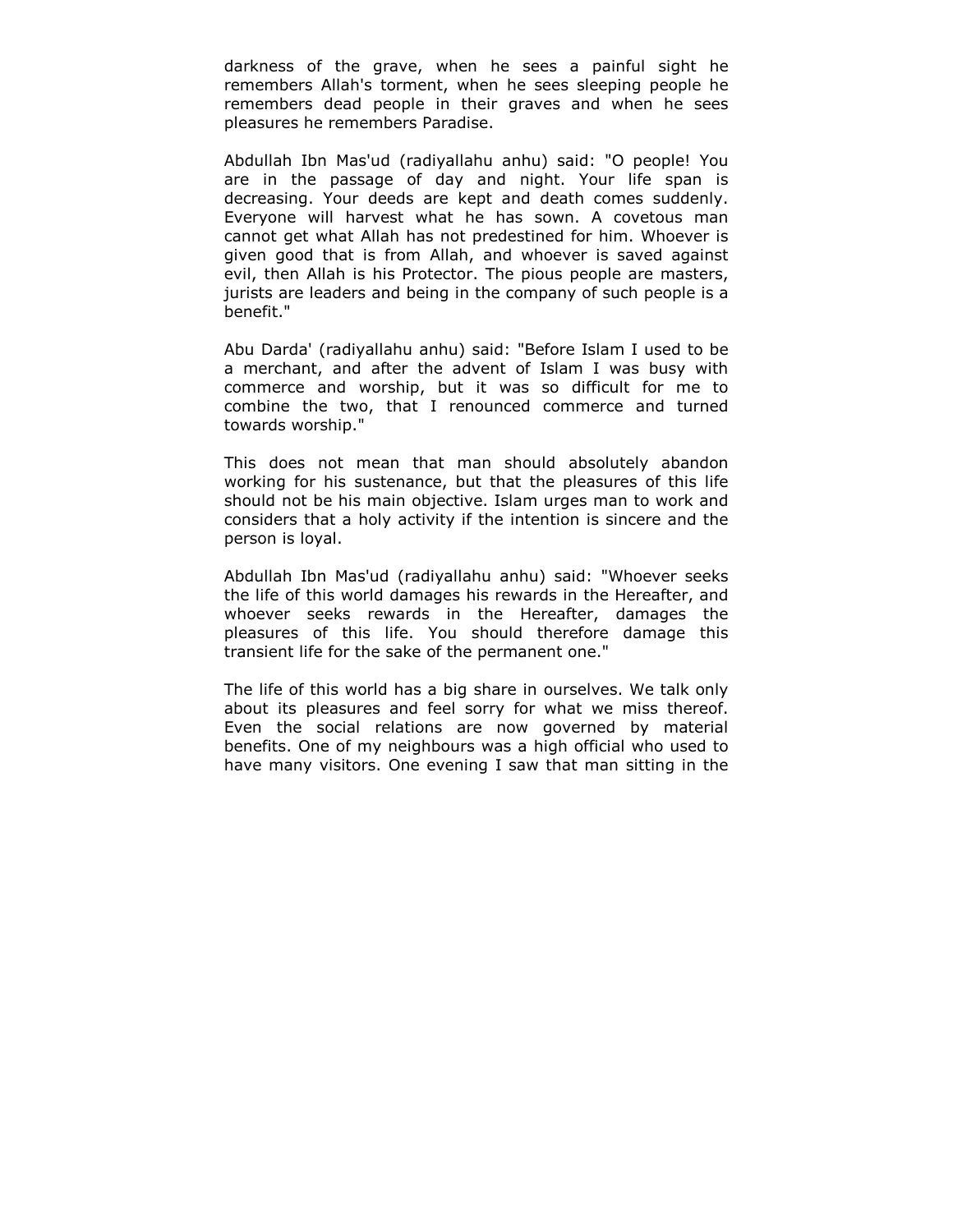middle of his garden with the door of his house wide-open but there wasn't even a single person with him. When I asked about the matter, I was told that the man had retired from the service that is why his visitors had disappeared because he could no longer offer his services.

A wise man said: "We seek four ends but we take the wrong ways: We seek riches in money whereas it is in contentment, we seek comfort in plenitude whereas it is in fewness, we seek dignity in the people whereas it is in piety, we seek pleasures in food and dresses whereas it is in Islam."

Al-Khurassani said: "I don't advise you to mind your life's affairs because I know that you are covetous to do so, but I advise you to mind the affairs of the Hereafter. Take from this temporary home to the eternal one. Consider this life as something that you have left, I swear by Allah you will leave it. Consider death as something that you have tasted, I swear by Allah you will taste it. And consider the Hereafter as a home that you have visited, I swear by Allah you will be there."

Al-Balakhl said: "The people say that they are Allah's slaves whereas they deal with him as free men, they say that Allah guarantees their sustenance but their hearts are fond of collecting worldly benefits, they say that death is inevitable but they behave as if they are not going to die. So their acts are contradictory to what they say."

Ibrahim Al-Taymi said: "I imagined myself in Paradise, eating of its fruits, drinking of its beverages and embracing my young beautiful wives." Then I imagined myself in Hell, eating of its poisonous plants, drinking boiling water and wrestling in my chains. I said to myself: "Which of the two do you prefer?" The answer was: "I want to go back to life to perform good deeds," I said: "You can do so, because that is just an imagination."

Salamah Ibn Dinar said: "Allah's Grace in what He has deprived me of is greater than that in what He has given me, because I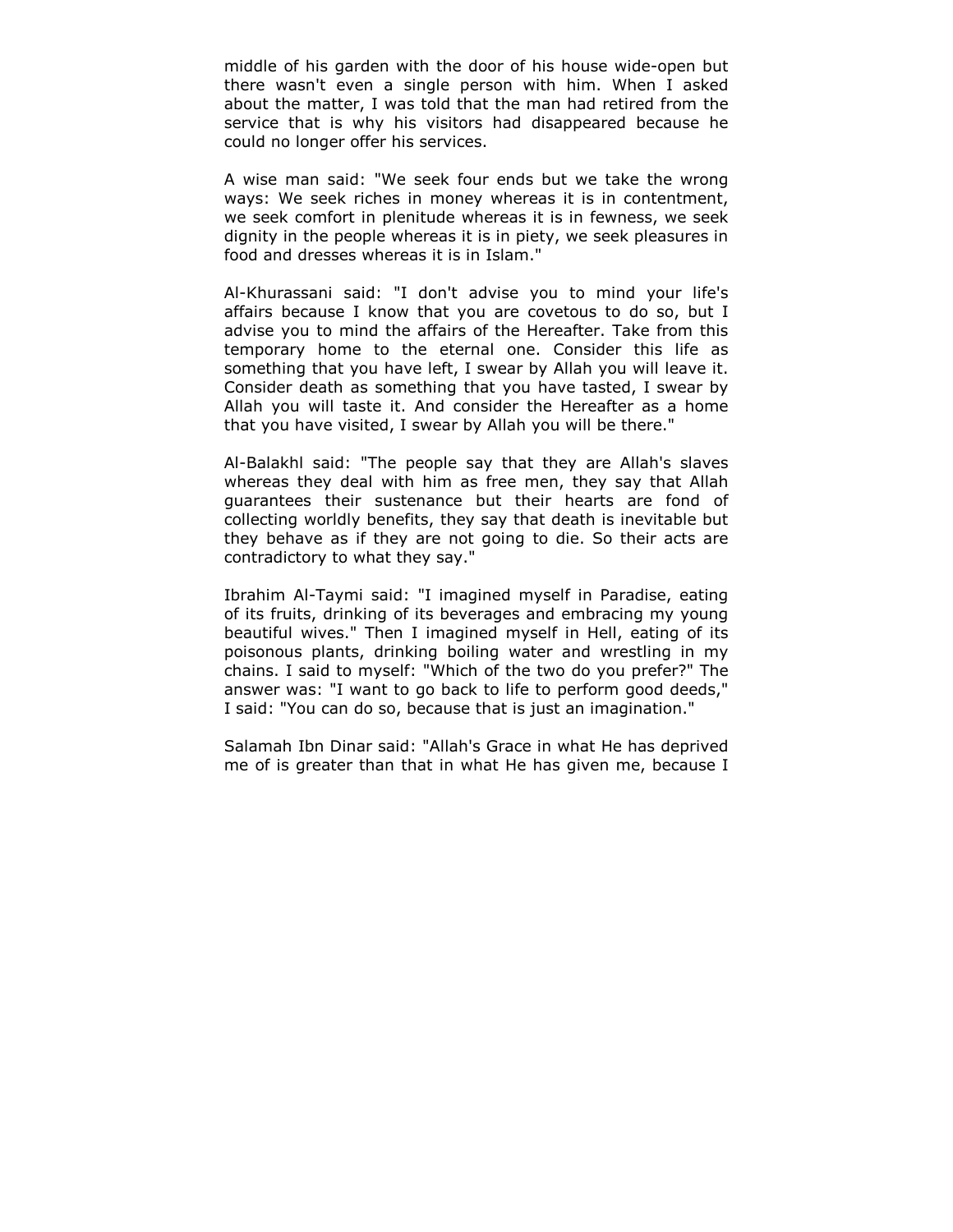see that the latter was given to other people and they are destroyed."

Zunnan Al-Misr said: "The ailment of the body is in sickness and that of the heart is in sins. A delicious meal can-not benefit the body when the person is sick and likewise, the heart can-not taste the sweetness of worship if it is full of sins."

A man came to Mu'fidh Ibn Jabal seeking his advice and he said to him: "Observe fasting, then break it, perform prayer during the night then sleep, gain your sustenance legally, beware of the imprecation of a grieved person and die as a Muslim."

Salman Al-Farsi said: "Three things astonished me till I laughed and three things caused my sorrow till I wept. The first three are: a man who seeks worldly pleasures whereas death seeks him, a man who is unmindful towards Allah's duty whereas Allah is not unmindful towards him and a man who laughs loudly whereas he does not know whether Allah is pleased or angry with him. And the second three are: being separated from Muhammad (2ft), being separated from my loved ones and being judged by Allah on the Day of Resurrection and not knowing whether I will be ordered to Paradise or to Hell."

The love of the life of this world became deep in our hearts. Day and night we are busy thinking about its pleasures and how to maximise our profits and multiply our gains. Whenever there is an appointment for a worldly matter the people go there so early and wait happily for the start. But when the call for prayer is made they are too lazy to go to the mosques and some of them do not even answer the call.

Said Ibn 'Abdul `Aziz said: "Whoever does good can wait for reward and whoever does wrong should not be surprised when tormented. Whoever avails of dignity without right inherits humiliation with right and whoever collects a wealth by wronging others Allah will impoverish him with justice."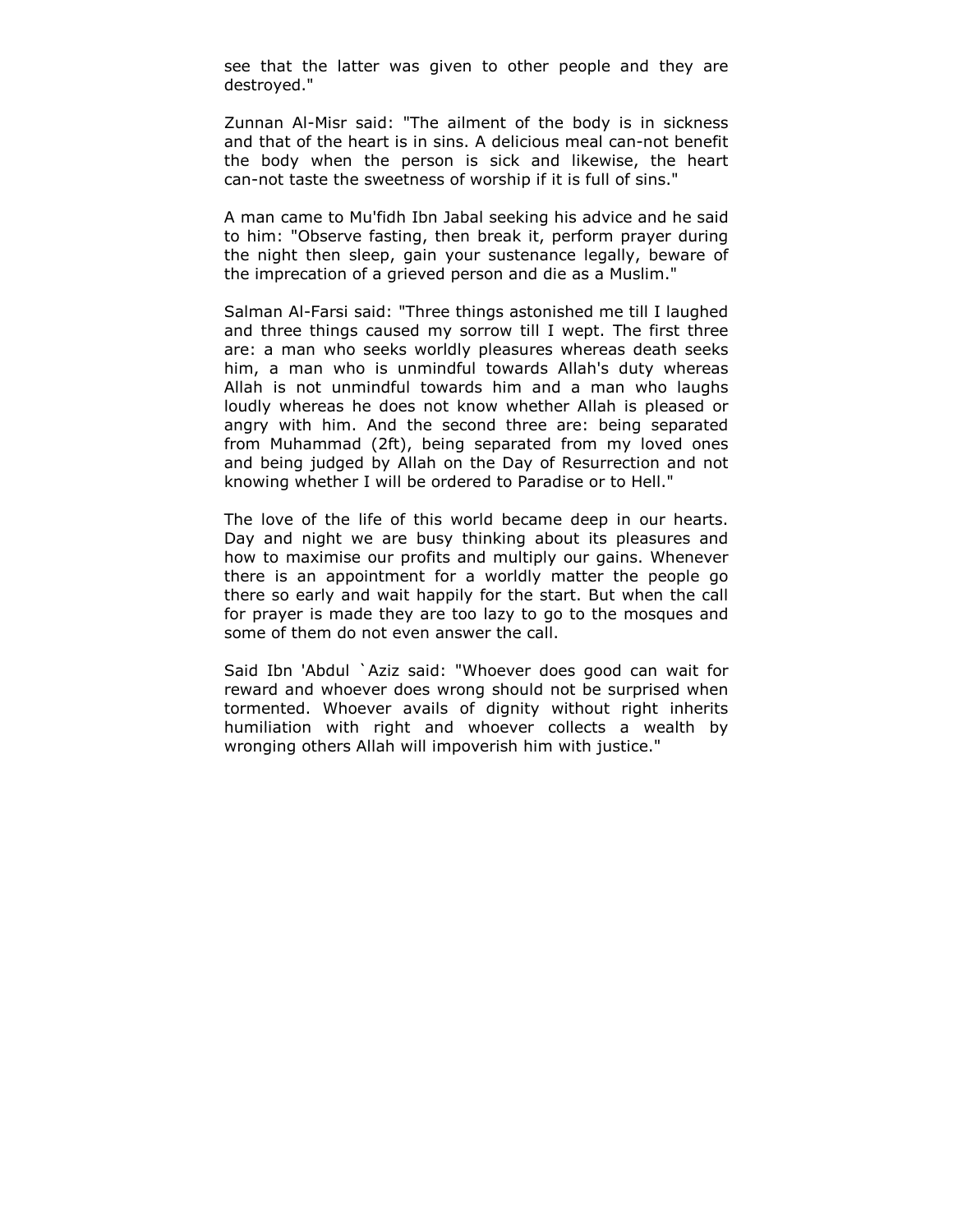Al-Hasan Al-Basri said: "The jurisprudent is the one who renounces worldly pleasures, seeks the Hereafter, knows well his religion, worships his Rabb regularly, protects the Muslim's honour, saves their wealth and advises them."

Collecting worldly pleasures is not an indicator of happiness. Many poor people (only with contentment in their hearts) are happier than very rich people.

### Dear brother/sister,

The good Muslim should always remember Paradise and Hell, wish for the former and flee from the latter, otherwise his resolution will become weak. The harder the Muslim works seeking Paradise, the stronger becomes his resolution and the more perfect become his deeds.

Abdullah Ibn Khabig said: "Don't feel sorry except for what will harm you tomorrow and don't feel happy except for what will please you tomorrow. The best fear is that which makes you abstain from disobedience, feel sorry for the good deeds you have missed and be thoughtful the rest of your life."

## Dear brother/sister,

Coming to life and enjoying its pleasures is so easy but to leave it is so painful. The stupor of death is coming to end happiness in this world and what is coming after death is even more horrible.

A poet said: "Nights and days are pregnant, but Allah Alone knows what they are going to bring out at delivery."

Sufyan Ath-Thawri said: "The following three are those who will be of utmost regret on the Day of Resurrection:

(1) A man who used to have a slave in the life of this world and whose deeds are better than those of the master.

(2) A man who had wealth in this life but did not pay Zakah, after his death his heirs took the wealth and paid Zakah.